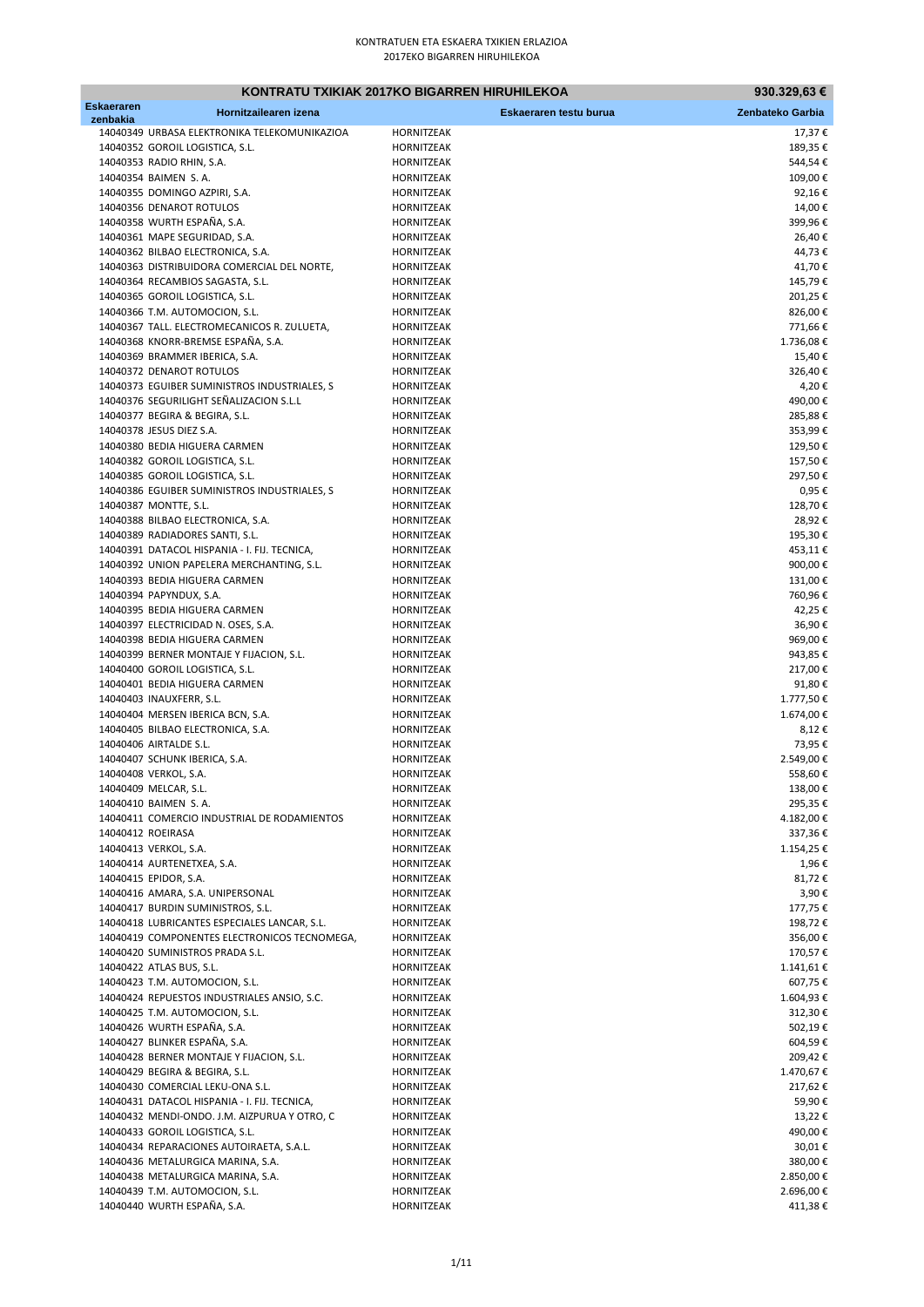| <b>Eskaeraren</b> | Hornitzailearen izena                        |                   | Eskaeraren testu burua | Zenbateko Garbia |
|-------------------|----------------------------------------------|-------------------|------------------------|------------------|
| zenbakia          | 14040441 T.M. AUTOMOCION, S.L.               | HORNITZEAK        |                        | 2.964,80€        |
|                   | 14040443 GOROIL LOGISTICA, S.L.              | HORNITZEAK        |                        | 280,00€          |
|                   | 14040444 GOROIL LOGISTICA, S.L.              | HORNITZEAK        |                        | 192,50€          |
|                   | 14040450 EGUIBER SUMINISTROS INDUSTRIALES, S | HORNITZEAK        |                        | 277,80€          |
|                   | 14040451 ELECTRO HERPE, S.L.                 | HORNITZEAK        |                        | 36,66€           |
|                   | 14040452 AMARA, S.A. UNIPERSONAL             | <b>HORNITZEAK</b> |                        | 277,50€          |
|                   | 14040453 KLEER KIM, S.A.L.                   | HORNITZEAK        |                        | 310,50€          |
|                   | 14040454 CALDERERIA ANBOTO, S.L.             | HORNITZEAK        |                        | 1.370,00€        |
|                   | 14040456 KNORR-BREMSE ESPAÑA, S.A.           | <b>HORNITZEAK</b> |                        | 1.280,46€        |
|                   | 14040457 MAPE SEGURIDAD, S.A.                | HORNITZEAK        |                        | 113,29€          |
|                   | 14040458 SEIN BATU, S.L.                     | HORNITZEAK        |                        | 31,18€           |
|                   | 14040459 TALL. ELECTROMECANICOS R. ZULUETA,  | <b>HORNITZEAK</b> |                        | 628,76€          |
|                   | 14040460 EGUIBER SUMINISTROS INDUSTRIALES, S | HORNITZEAK        |                        | 6,36€            |
|                   | 14040461 SETALDE, S. A                       | <b>HORNITZEAK</b> |                        | 166,00€          |
|                   | 14040463 EGUIBER SUMINISTROS INDUSTRIALES, S | HORNITZEAK        |                        | 27,14€           |
|                   | 14040464 SEYPREL, S.L.                       | HORNITZEAK        |                        | 27,90€           |
|                   | 14040465 GOROIL LOGISTICA, S.L.              | HORNITZEAK        |                        | 244,65€          |
|                   | 14040466 CRONASER, S.L.                      | HORNITZEAK        |                        | 359,25€          |
|                   | 14040468 CALDERERIA ANBOTO, S.L.             | HORNITZEAK        |                        | 824,00€          |
|                   | 14040469 PRINTHAUS, S.L.                     | HORNITZEAK        |                        | 420,00€          |
|                   | 14040470 GAS-GOI BIZKAIA S.L.U.              | HORNITZEAK        |                        | 766,05€          |
|                   | 14040471 BLINKER ESPAÑA, S.A.                | HORNITZEAK        |                        | 280,69€          |
|                   | 14040472 BLINKER ESPAÑA, S.A.                | HORNITZEAK        |                        | 327,86€          |
|                   | 14040473 JAVIER GONZALEZ MARTIN SANTOOLS     | <b>HORNITZEAK</b> |                        | 358,80€          |
|                   | 14040474 BEGIRA & BEGIRA, S.L.               | HORNITZEAK        |                        | 124,02€          |
|                   | 14040475 T.M. AUTOMOCION, S.L.               | HORNITZEAK        |                        | 1.980,00€        |
|                   | 14040476 IBAUTO 98 SL                        | HORNITZEAK        |                        | 130,89€          |
|                   | 14040477 BERNER MONTAJE Y FIJACION, S.L.     | HORNITZEAK        |                        | 308,41€          |
|                   | 14040482 GOROIL LOGISTICA, S.L.              | HORNITZEAK        |                        | 330,40€          |
|                   | 14040483 JESUS DIEZ S.A.                     | HORNITZEAK        |                        | 201,60€          |
|                   | 14040484 BKM HIGIENE PROFESIONAL 2006, S.L.  | HORNITZEAK        |                        | 199,92€          |
|                   | 14040486 ATLAS BUS, S.L.                     | <b>HORNITZEAK</b> |                        | 1.513,18€        |
|                   | 14040487 ESPAÑOLA PROD.QUIMICOS INDUSTRIALES | HORNITZEAK        |                        | 532,86€          |
|                   | 14040488 T.M. AUTOMOCION, S.L.               | HORNITZEAK        |                        | 1.275,00€        |
|                   | 14040489 WURTH ESPAÑA, S.A.                  | HORNITZEAK        |                        | 269,40€          |
|                   | 14040490 SUMINISTROS Y SERV.UNIFIC.CARROCERI | HORNITZEAK        |                        | 137,53€          |
|                   | 14040492 GOROIL LOGISTICA, S.L.              | HORNITZEAK        |                        | 182,00€          |
|                   | 14040493 WURTH ESPAÑA, S.A.                  | HORNITZEAK        |                        | 126,82€          |
|                   | 14040495 GOROIL LOGISTICA, S.L.              | HORNITZEAK        |                        | 154,00€          |
|                   | 14040497 MONTTE, S.L.                        | HORNITZEAK        |                        | 228,48€          |
|                   | 14040498 V.I.P. AGUINAGA, S.L.               | HORNITZEAK        |                        | 399,48€          |
|                   | 14040499 SCASAGA, S.A.                       | HORNITZEAK        |                        | 628,74€          |
|                   | 14040500 VERKOL, S.A.                        | HORNITZEAK        |                        | 363,60€          |
|                   | 14040501 JUNIOR DERQUI, S.L.                 | HORNITZEAK        |                        | 877,25€          |
|                   | 14040502 ELECTRICIDAD N. OSES, S.A.          | <b>HORNITZEAK</b> |                        | 27,50€           |
|                   | 14040503 LUBRICANTES ESPECIALES LANCAR, S.L. | HORNITZEAK        |                        | 198,72€          |
|                   | 14040504 RADIO RHIN, S.A.                    | HORNITZEAK        |                        | 143,56€          |
|                   | 14040507 MONTTE, S.L.                        | HORNITZEAK        |                        | 141,35€          |
|                   | 14040508 HIERROS BAM, S.L.                   | HORNITZEAK        |                        | 151,72€          |
|                   | 14040511 GOROIL LOGISTICA, S.L.              | HORNITZEAK        |                        | 175,00€          |
|                   | 14040512 BERNER MONTAJE Y FIJACION, S.L.     | HORNITZEAK        |                        | 323,27€          |
|                   | 14040513 SCASAGA, S.A.                       | HORNITZEAK        |                        | 407,35€          |
|                   | 14040514 JESUS DIEZ S.A.                     | <b>HORNITZEAK</b> |                        | 22,23€           |
|                   | 14040515 BAIMEN S.A.                         | HORNITZEAK        |                        | 335,56€          |
|                   | 14040516 (EKINSA) EQ. INSTITUCIONAL, S.A.    | HORNITZEAK        |                        | 5.593,20€        |
|                   | 14040517 (EKINSA) EQ. INSTITUCIONAL, S.A.    | HORNITZEAK        |                        | 2.109,20€        |
|                   | 14040525 VERKOL, S.A.                        | <b>HORNITZEAK</b> |                        | 1.154,25€        |
|                   | 14040526 MAPE SEGURIDAD, S.A.                | HORNITZEAK        |                        | 149,00€          |
|                   | 14040527 JUAN JOSE MONTEJO, S.L.             | HORNITZEAK        |                        | 15,29€           |
|                   | 14040528 BAIMEN S.A.                         | HORNITZEAK        |                        | 53,72€           |
|                   | 14040529 ELECTRO VIZCAYA, S.A.L.             | HORNITZEAK        |                        | 170,28€          |
|                   | 14040530 RUIZ LOBATO XABIER                  | HORNITZEAK        |                        | 172,50€          |
|                   | 14040531 FERRETERIA MIKELDI, S.L.            | HORNITZEAK        |                        | 65,23€           |
|                   | 14040532 DENAROT ROTULOS                     | HORNITZEAK        |                        | 253,20€          |
|                   | 14040533 EGUIBER SUMINISTROS INDUSTRIALES, S | HORNITZEAK        |                        | 92,50€           |
|                   | 14040534 PATENTES TALGO, S.L.                | HORNITZEAK        |                        | 429,38€          |
|                   | 14040535 AIRTALDE S.L.                       | HORNITZEAK        |                        | 52,85€           |
|                   | 14040536 SUMINISTROS PRADA S.L.              | HORNITZEAK        |                        | 45,82€           |
|                   | 14040537 ROEIRASA                            | HORNITZEAK        |                        | 82,08€           |
|                   | 14040539 CHRIST EQUIPAMIENTO DE LAVADO, S.L. | HORNITZEAK        |                        | 341,08€          |
|                   | 14040540 S.GALLARDO S.L.U.-MECALUX           | HORNITZEAK        |                        | 1.756,34€        |
|                   | 14040543 DISTRIBUIDORA COMERCIAL DEL NORTE,  | HORNITZEAK        |                        | 174,65€          |
|                   | 14040545 URPO SOLDADURA, S.L.                | HORNITZEAK        |                        | 109,20€          |
|                   | 14040547 GOROIL LOGISTICA, S.L.              | HORNITZEAK        |                        | 927,50€          |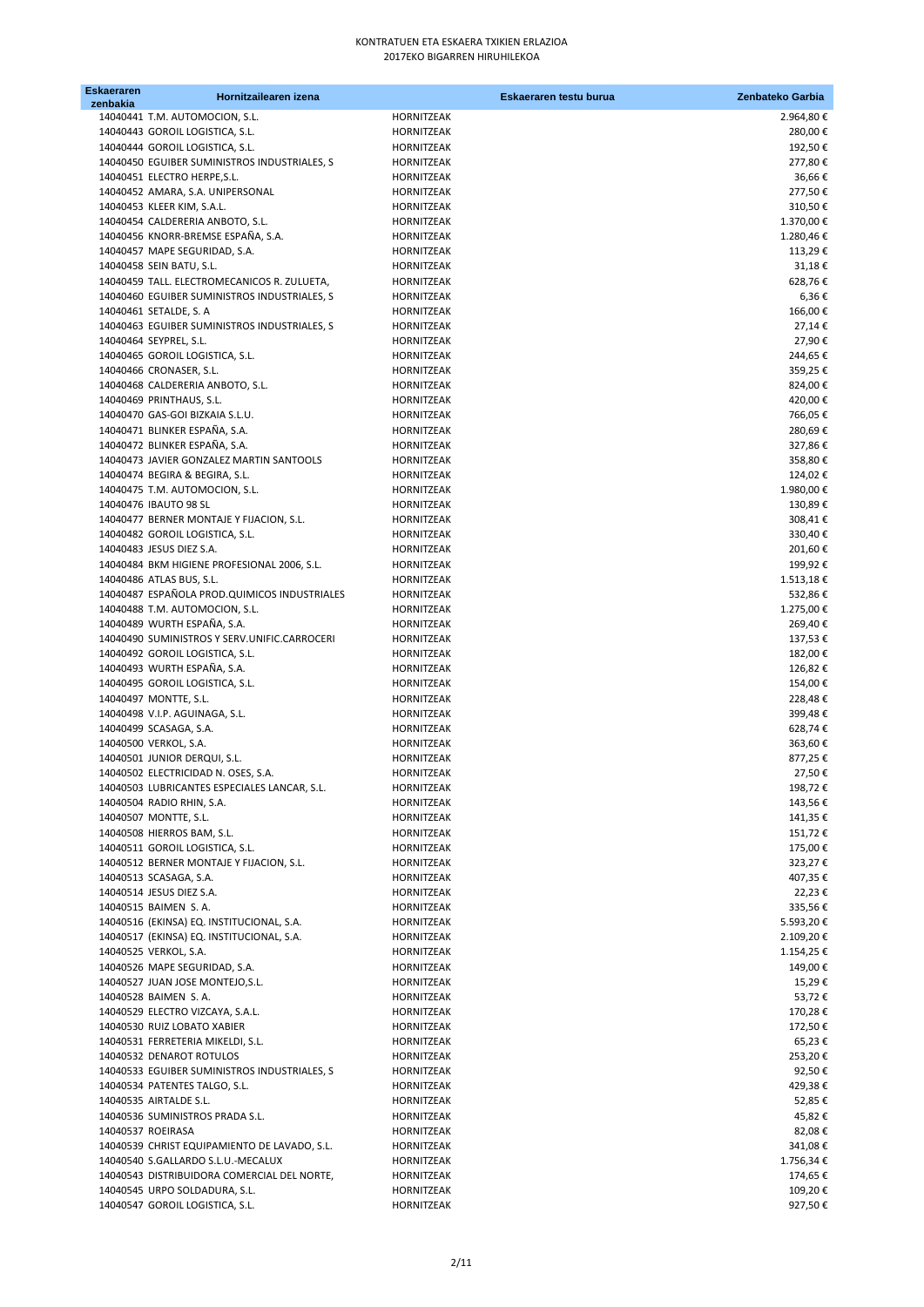| <b>Eskaeraren</b> | Hornitzailearen izena                                                      |                   | Eskaeraren testu burua | Zenbateko Garbia     |
|-------------------|----------------------------------------------------------------------------|-------------------|------------------------|----------------------|
| zenbakia          | 14040548 BERNER MONTAJE Y FIJACION, S.L.                                   | <b>HORNITZEAK</b> |                        | 143,01€              |
|                   | 14040549 WURTH ESPAÑA, S.A.                                                | HORNITZEAK        |                        | 562,27€              |
|                   | 14040550 KAPSCH TRAFFICCOM ARCE SISTEMAS, S.                               | HORNITZEAK        |                        | 74,00€               |
|                   | 14040551 BEGIRA & BEGIRA, S.L.                                             | <b>HORNITZEAK</b> |                        | 416,03€              |
|                   | 14040552 BLINKER ESPAÑA, S.A.                                              | <b>HORNITZEAK</b> |                        | 562,12€              |
|                   | 14040553 CRONASER, S.L.                                                    | HORNITZEAK        |                        | 359,25€              |
|                   | 14040554 DATACOL HISPANIA - I. FIJ. TECNICA,                               | HORNITZEAK        |                        | 225,19€              |
|                   | 14040555 RADIADORES SANTI, S.L.                                            | HORNITZEAK        |                        | 236,00€              |
|                   |                                                                            | HORNITZEAK        |                        |                      |
|                   | 14040556 T.M. AUTOMOCION, S.L.<br>14040557 BERNER MONTAJE Y FIJACION, S.L. | HORNITZEAK        |                        | 1.215,50€<br>350,40€ |
|                   |                                                                            | <b>HORNITZEAK</b> |                        |                      |
|                   | 14040558 DESAIN INGENIERIA MEDIOAMBIENTAL, S<br>14040560 KLEER KIM, S.A.L. |                   |                        | 790,00€              |
|                   | 14040561 RECAMBIOS SAGASTA, S.L.                                           | HORNITZEAK        |                        | 1.327,30€            |
|                   | 14040562 KAPSCH TRAFFICCOM ARCE SISTEMAS, S.                               | HORNITZEAK        |                        | 354,30€              |
|                   |                                                                            | HORNITZEAK        |                        | 147,00€              |
|                   | 14040563 GOROIL LOGISTICA, S.L.                                            | HORNITZEAK        |                        | 227,50€              |
|                   | 14040564 SCASAGA, S.A.                                                     | HORNITZEAK        |                        | 123,39€              |
|                   | 14040565 RECAMBIOS RAF SANTANDER S.A.                                      | HORNITZEAK        |                        | 635,00€              |
|                   | 14040566 ARTES GRAFICAS GOYA, S.L.                                         | HORNITZEAK        |                        | 124,00€              |
|                   | 14040568 BLINKER ESPAÑA, S.A.<br>14040569 GAS-GOI BIZKAIA S.L.U.           | <b>HORNITZEAK</b> |                        | 302,24€<br>749,52€   |
|                   |                                                                            | <b>HORNITZEAK</b> |                        |                      |
|                   | 14040570 FRANCISCO JAVIER ACHIAGA OSUA                                     | HORNITZEAK        |                        | 1.085,75€            |
|                   | 14040577 ESPAÑOLA PROD.QUIMICOS INDUSTRIALES                               | HORNITZEAK        |                        | 3.465,27€            |
|                   | 14040578 GOROIL LOGISTICA, S.L.                                            | HORNITZEAK        |                        | 185,15€              |
|                   | 14040579 AMARA, S.A. UNIPERSONAL                                           | <b>HORNITZEAK</b> |                        | 320,72€              |
|                   | 14040580 AIRTALDE S.L.                                                     | HORNITZEAK        |                        | 668,50€              |
|                   | 14040581 DOMINGO AZPIRI, S.A.                                              | HORNITZEAK        |                        | 351,94€              |
|                   | 14040582 BEDIA HIGUERA CARMEN                                              | HORNITZEAK        |                        | 51,80€               |
|                   | 14040584 MAPE SEGURIDAD, S.A.                                              | HORNITZEAK        |                        | 85,36€               |
|                   | 14040585 MONTTE, S.L.                                                      | HORNITZEAK        |                        | 270,20€              |
|                   | 14040589 AMARA, S.A. UNIPERSONAL                                           | HORNITZEAK        |                        | 277,50€              |
|                   | 14040590 JUAN RAMON SAUBER, S.L.                                           | HORNITZEAK        |                        | 85,41€               |
|                   | 14040591 RECAMBIOS SAGASTA, S.L.                                           | <b>HORNITZEAK</b> |                        | 215,34€              |
|                   | 14040593 JUAN JOSE MONTEJO, S.L.                                           | HORNITZEAK        |                        | 22,47€               |
|                   | 14040594 BAIMEN S.A.                                                       | HORNITZEAK        |                        | 10,50€               |
|                   | 14040595 ELECTRICIDAD N. OSES, S.A.                                        | HORNITZEAK        |                        | 96,60€               |
|                   | 14040596 ROEIRASA                                                          | HORNITZEAK        |                        | 219,62€              |
|                   | 14040597 AURTENETXEA, S.A.                                                 | <b>HORNITZEAK</b> |                        | 40,80€               |
|                   | 14040598 BURDIN SUMINISTROS, S.L.                                          | HORNITZEAK        |                        | 92,66€               |
|                   | 14040599 DENA DISTRIBUCION ELECTRONICA, S.L.                               | HORNITZEAK        |                        | 1.122,00€            |
|                   | 14040601 AMARA, S.A. UNIPERSONAL                                           | HORNITZEAK        |                        | 130,04€              |
|                   | 14040602 DYSA DISTRIBUCIONES, S.L.                                         | HORNITZEAK        |                        | 222,80€              |
|                   | 14040603 DYSA DISTRIBUCIONES, S.L.                                         | <b>HORNITZEAK</b> |                        | 276,70€              |
|                   | 14040605 ANGEL SAENZ, S.A.                                                 | HORNITZEAK        |                        | 480,00€              |
|                   | 14040608 EGUIBER SUMINISTROS INDUSTRIALES, S                               | HORNITZEAK        |                        | 19,43€               |
|                   | 14040610 ADEKUA SEGURIDAD, S.L.                                            | <b>HORNITZEAK</b> |                        | 697,60€              |
|                   | 14040611 IFAM SEGURIDAD S.L.U.                                             | HORNITZEAK        |                        | 100,80€              |
|                   | 14040613 GOROIL LOGISTICA, S.L.                                            | HORNITZEAK        |                        | 782,25€              |
|                   | 14040614 HALECO IBERIA, S.L.                                               | <b>HORNITZEAK</b> |                        | 275,00€              |
|                   | 14040615 CONTACTOS SOLICON, S.L.                                           | HORNITZEAK        |                        | 3.808,56€            |
|                   | 14040616 BAIMEN S.A.                                                       | HORNITZEAK        |                        | 232,93€              |
|                   | 14040617 CRONASER, S.L.                                                    | <b>HORNITZEAK</b> |                        | 192,36€              |
|                   | 14040618 EGUIBER SUMINISTROS INDUSTRIALES, S                               | HORNITZEAK        |                        | 27,63€               |
|                   | 14040619 SANDVIK ESPAÑOLA, S.A.                                            | HORNITZEAK        |                        | 100,57€              |
|                   | 14040620 CHRIST EQUIPAMIENTO DE LAVADO, S.L.                               | HORNITZEAK        |                        | 300,48€              |
|                   | 14040621 CASTOLIN IBERICA, S.L.U.                                          | HORNITZEAK        |                        | 329,05€              |
|                   | 14040624 SUMINISTROS MUGARRA, S.L.                                         | HORNITZEAK        |                        | 63,28€               |
|                   | 14040627 AMARA, S.A. UNIPERSONAL                                           | <b>HORNITZEAK</b> |                        | 277,50€              |
|                   | 14040628 DISTRIBUIDORA COMERCIAL DEL NORTE,                                | HORNITZEAK        |                        | 23,25€               |
|                   | 14040629 JUAN RAMON SAUBER, S.L.                                           | HORNITZEAK        |                        | 142,35€              |
|                   | 14040630 IFAM SEGURIDAD S.L.U.                                             | HORNITZEAK        |                        | 30,24€               |
|                   | 14040631 BEDIA HIGUERA CARMEN                                              | HORNITZEAK        |                        | 357,00€              |
|                   | 14040633 BLINKER ESPAÑA, S.A.                                              | <b>HORNITZEAK</b> |                        | 301,37€              |
|                   | 14040634 JUAN JOSE MONTEJO, S.L.                                           | HORNITZEAK        |                        | 294,50€              |
|                   | 14040635 KLEER KIM, S.A.L.                                                 | HORNITZEAK        |                        | 240,00€              |
|                   | 14040636 ENAUTO D.T.L., S.A.                                               | HORNITZEAK        |                        | 242,39€              |
|                   | 14040637 RADIADORES SANTI, S.L.                                            | HORNITZEAK        |                        | 838,50€              |
|                   | 14040638 RADIADORES SANTI, S.L.                                            | HORNITZEAK        |                        | 1.230,00€            |
|                   | 14040639 ESPAÑOLA PROD.QUIMICOS INDUSTRIALES                               | HORNITZEAK        |                        | 1.645,05€            |
|                   | 14040640 DYSA DISTRIBUCIONES, S.L.                                         | HORNITZEAK        |                        | 78,10€               |
|                   | 14040642 WURTH ESPAÑA, S.A.                                                | HORNITZEAK        |                        | 377,73€              |
|                   | 14040643 REPARACIONES AUTOIRAETA, S.A.L.                                   | HORNITZEAK        |                        | 123,33€              |
|                   | 14040644 RADIADORES SANTI, S.L.                                            | HORNITZEAK        |                        | 907,90€              |
|                   | 14040645 DATACOL HISPANIA - I. FIJ. TECNICA,                               | HORNITZEAK        |                        | 167,95€              |
|                   | 14040646 SUMINISTROS PRADA S.L.                                            | HORNITZEAK        |                        | 29,80€               |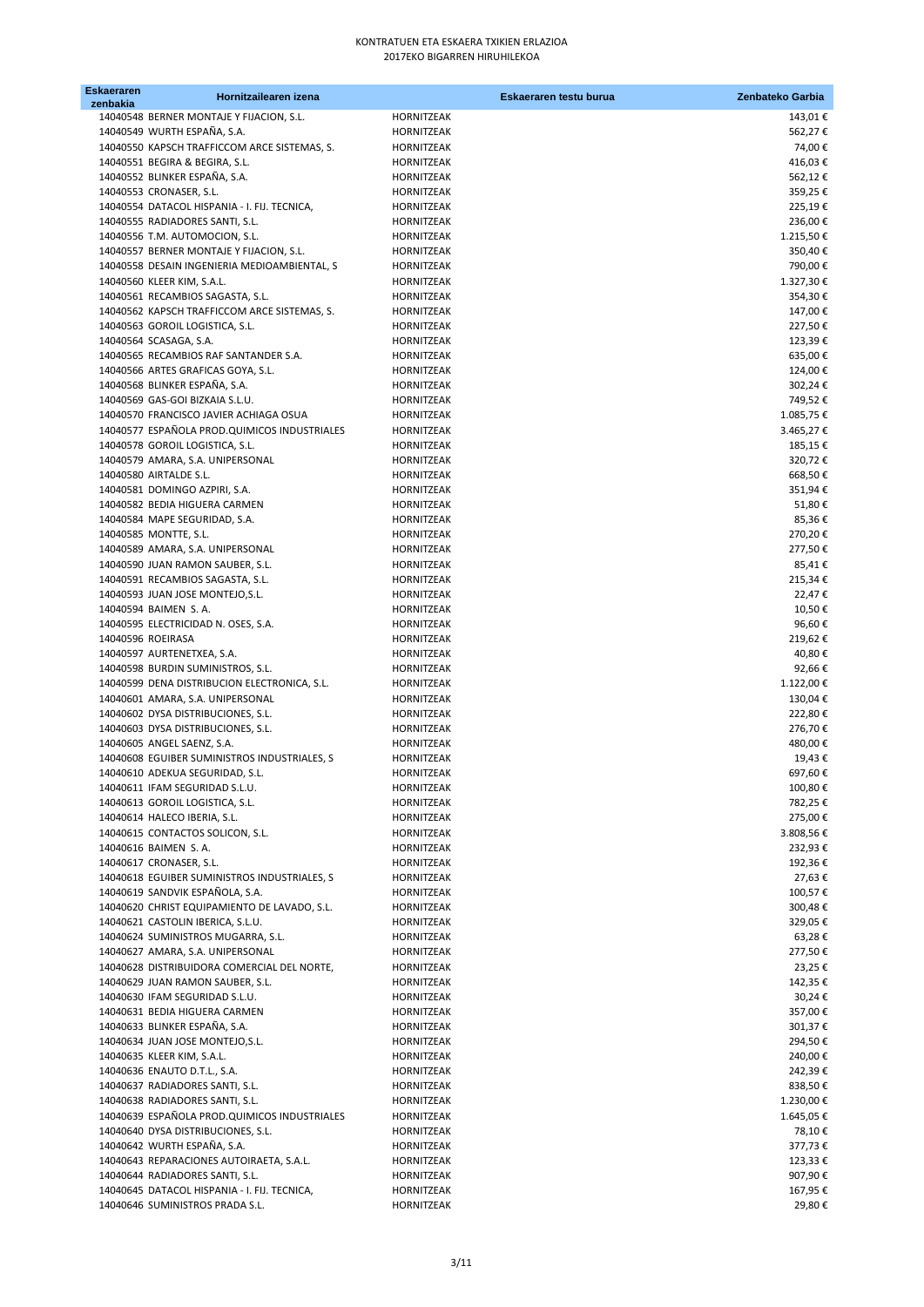| <b>Eskaeraren</b> | Hornitzailearen izena                                                           |                          | Eskaeraren testu burua | Zenbateko Garbia  |
|-------------------|---------------------------------------------------------------------------------|--------------------------|------------------------|-------------------|
| zenbakia          | 14040647 RUIZ LOBATO XABIER                                                     | HORNITZEAK               |                        | 172,50€           |
|                   | 14040648 LUBRICANTES ESPECIALES LANCAR, S.L.                                    | HORNITZEAK               |                        | 198,72€           |
|                   | 14040649 JUAN RAMON SAUBER, S.L.                                                | HORNITZEAK               |                        | 253,22€           |
|                   | 14040651 DENAROT ROTULOS                                                        | HORNITZEAK               |                        | 128,00€           |
|                   | 14040653 EGUIBER SUMINISTROS INDUSTRIALES, S                                    | HORNITZEAK               |                        | 32,75€            |
|                   | 14040654 GOROIL LOGISTICA, S.L.                                                 | HORNITZEAK               |                        | 569,10€           |
|                   | 14040655 JESUS DIEZ S.A.                                                        | HORNITZEAK               |                        | 175,56€           |
|                   | 14040656 CONTACTOS SOLICON, S.L.                                                | HORNITZEAK               |                        | 1.106,00€         |
|                   | 14040657 GAS-GOI BIZKAIA S.L.U.                                                 | HORNITZEAK               |                        | 957,42€           |
|                   | 14040658 SUMINISTROS MUGARRA, S.L.                                              | HORNITZEAK               |                        | 71,80€            |
|                   | 14040659 GOROIL LOGISTICA, S.L.                                                 | HORNITZEAK               |                        | 210,00€           |
|                   | 14040660 BKM HIGIENE PROFESIONAL 2006, S.L.                                     | HORNITZEAK               |                        | 385,26€           |
|                   | 14040664 T.M. AUTOMOCION, S.L.                                                  | HORNITZEAK               |                        | 4.830,00€         |
|                   | 14040665 BLINKER ESPAÑA, S.A.                                                   | HORNITZEAK               |                        | 339,49€           |
|                   | 14040666 BEGIRA & BEGIRA, S.L.                                                  | HORNITZEAK               |                        | 840,45€           |
|                   | 14040667 TALL. ELECTROMECANICOS R. ZULUETA,                                     | HORNITZEAK               |                        | 1.385,68€         |
|                   | 14040669 WURTH ESPAÑA, S.A.                                                     | HORNITZEAK               |                        | 363,20€           |
|                   | 14040670 MENDI-ONDO. J.M. AIZPURUA Y OTRO, C                                    | HORNITZEAK               |                        | 207,52€           |
|                   | 14040671 BLINKER ESPAÑA, S.A.                                                   | HORNITZEAK               |                        | 587,00€           |
|                   | 14040672 BERNER MONTAJE Y FIJACION, S.L.                                        | HORNITZEAK               |                        | 369,10€           |
|                   | 14040673 GOROIL LOGISTICA, S.L.                                                 | HORNITZEAK               |                        | 350,00€           |
|                   | 14040676 HALECO IBERIA, S.L.                                                    | HORNITZEAK               |                        | 275,00€           |
|                   | 14040677 SUMINISTROS PRADA S.L.                                                 | HORNITZEAK               |                        | 30,00€            |
|                   | 14040678 BAIMEN S.A.                                                            | HORNITZEAK               |                        | 701,60€           |
|                   | 14040679 SANDVIK ESPAÑOLA, S.A.                                                 | HORNITZEAK               |                        | 128,52€           |
|                   | 14040680 WURTH ESPAÑA, S.A.                                                     | HORNITZEAK               |                        | 444,00€           |
|                   | 14040681 TALL. ELECTROMECANICOS R. ZULUETA,                                     | HORNITZEAK               |                        | 124,16€           |
|                   | 14040682 FERRETERIA MIKELDI, S.L.                                               | HORNITZEAK               |                        | 41,46€            |
|                   | 14040683 COPROHI, S.L.                                                          | HORNITZEAK               |                        | 79,90€            |
|                   | 14040684 BEDIA HIGUERA CARMEN                                                   | HORNITZEAK               |                        | 54,00€            |
|                   | 14040685 MAPE SEGURIDAD, S.A.                                                   | HORNITZEAK               |                        | 52,48€            |
|                   | 14040687 TALLERES ARIMAR, S.L.                                                  | HORNITZEAK               |                        | 270,00€           |
|                   | 14040688 TXOFRE SUMINISTROS INDUSTRIALES                                        | HORNITZEAK               |                        | 29,88€            |
|                   | 14040689 EXIMPORT, S.L.                                                         | HORNITZEAK               |                        | 348,22€           |
|                   | 14040690 FINANZAUTO, S.A.                                                       | HORNITZEAK               |                        | 617,04€           |
|                   | 14040691 TXOFRE SUMINISTROS INDUSTRIALES S.L                                    | HORNITZEAK               |                        | 133,17€           |
|                   | 14040692 JUAN JOSE MONTEJO, S.L.                                                | HORNITZEAK               |                        | 99,60€            |
|                   | 14040693 BRAMMER IBERICA, S.A.                                                  | HORNITZEAK               |                        | 148,00€           |
|                   | 14040695 IBARGOYEN SUMINISTROS CARROCEROS                                       | HORNITZEAK               |                        | 69,40€            |
|                   | 14040697 SCASAGA, S.A.                                                          | HORNITZEAK               |                        | 35,99€            |
|                   | 14040698 ZORELOR, S.A.                                                          | HORNITZEAK               |                        | 385,00€           |
|                   | 14040699 ALBERTO GOMEZ TORRES, FRANCISCO JAV                                    | <b>HORNITZEAK</b>        |                        | 18,60€            |
|                   | 14040700 BAIMEN S.A.                                                            | HORNITZEAK               |                        | 169,47€           |
|                   | 14040701 RADIO RHIN, S.A.                                                       | HORNITZEAK               |                        | 260,32€           |
|                   | 14040703 TABIRA COLOR, S.L.                                                     | HORNITZEAK               |                        | 116,58€           |
|                   | 14040704 BLINKER ESPAÑA, S.A.                                                   | HORNITZEAK               |                        | 441,42€           |
|                   | 14040708 LUBRICANTES ESPECIALES LANCAR, S.L.<br>14040711 PENTER COMERCIAL, S.A. | HORNITZEAK               |                        | 341,61€           |
|                   | 14040712 SEIN BATU, S.L.                                                        | HORNITZEAK               |                        | 28,40€            |
|                   | 14040713 UNION PAPELERA MERCHANTING, S.L.                                       | HORNITZEAK<br>HORNITZEAK |                        | 24,57€<br>354,00€ |
|                   | 14040714 AMARA, S.A. UNIPERSONAL                                                | HORNITZEAK               |                        | 30,12€            |
|                   | 14040715 PAPYNDUX, S.A.                                                         | HORNITZEAK               |                        | 887,72€           |
|                   | 14040717 CRONASER, S.L.                                                         | HORNITZEAK               |                        | 174,72€           |
|                   | 14040721 BERNER MONTAJE Y FIJACION, S.L.                                        | HORNITZEAK               |                        | 445,60€           |
|                   | 14040722 GAS-GOI BIZKAIA S.L.U.                                                 | HORNITZEAK               |                        | 631,68€           |
|                   | 14040725 T.M. AUTOMOCION, S.L.                                                  | HORNITZEAK               |                        | 129,00€           |
|                   | 14040729 BAIMEN S.A.                                                            | HORNITZEAK               |                        | 76,18€            |
|                   | 14040730 BEDIA HIGUERA CARMEN                                                   | HORNITZEAK               |                        | 182,46€           |
|                   | 14040733 TABIRA COLOR, S.L.                                                     | HORNITZEAK               |                        | 236,68€           |
|                   | 14040735 BEDIA HIGUERA CARMEN                                                   | HORNITZEAK               |                        | 204,00€           |
|                   | 14040745 ELECTRO VIZCAYA, S.A.L.                                                | HORNITZEAK               |                        | 7,00€             |
|                   | 14040746 ELECTRO VIZCAYA, S.A.L.                                                | HORNITZEAK               |                        | 26,22€            |
|                   | 14040747 IFB TICKET SYSTEMS                                                     | HORNITZEAK               |                        | 10.097,39€        |
|                   | 14040748 TICKET PARK S.L.                                                       | HORNITZEAK               |                        | 3.529,16€         |
|                   | 14040751 EGUIBER SUMINISTROS INDUSTRIALES, S                                    | HORNITZEAK               |                        | 108,48€           |
|                   | 14040752 DENAROT ROTULOS                                                        | HORNITZEAK               |                        | 25,60€            |
|                   | 14040754 JUAN JOSE MONTEJO, S.L.                                                | HORNITZEAK               |                        | 212,50€           |
|                   | 14040755 REPARACIONES AUTOIRAETA, S.A.L.                                        | HORNITZEAK               |                        | 378,62€           |
|                   | 14040756 WURTH ESPAÑA, S.A.                                                     | HORNITZEAK               |                        | 130,50€           |
|                   | 14040757 WURTH ESPAÑA, S.A.                                                     | HORNITZEAK               |                        | 309,00€           |
|                   | 14040758 DATACOL HISPANIA - I. FIJ. TECNICA,                                    | HORNITZEAK               |                        | 64,66€            |
|                   | 14040759 BERNER MONTAJE Y FIJACION, S.L.                                        | HORNITZEAK               |                        | 349,20€           |
|                   | 14040762 ELECTRICIDAD N. OSES, S.A.                                             | HORNITZEAK               |                        | 100,00€           |
|                   | 14040763 KNORR-BREMSE ESPAÑA, S.A.                                              | HORNITZEAK               |                        | 177,50€           |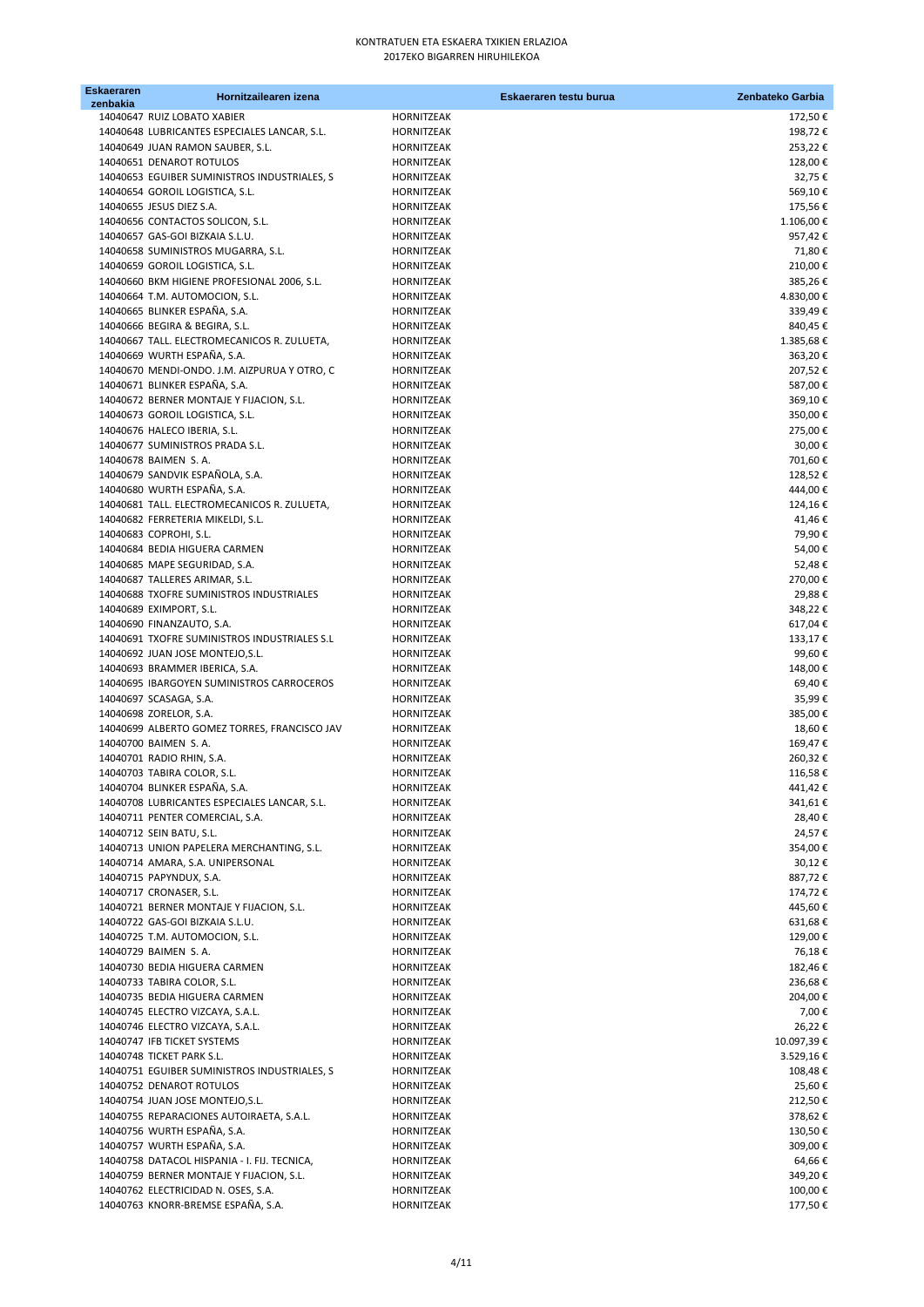| <b>Eskaeraren</b> | Hornitzailearen izena                        |                   | Eskaeraren testu burua | Zenbateko Garbia |
|-------------------|----------------------------------------------|-------------------|------------------------|------------------|
| zenbakia          | 14040764 PAPYNDUX, S.A.                      | HORNITZEAK        |                        | 1.232,61€        |
|                   | 14040765 MAPE SEGURIDAD, S.A.                | HORNITZEAK        |                        | 436,20€          |
|                   | 14040766 BEDIA HIGUERA CARMEN                | HORNITZEAK        |                        | 77,70€           |
|                   | 14040767 AMARA, S.A. UNIPERSONAL             | <b>HORNITZEAK</b> |                        | 33,50€           |
|                   | 14040768 LUBRICANTES ESPECIALES LANCAR, S.L. | <b>HORNITZEAK</b> |                        | 596,16€          |
|                   | 14040769 DENA DISTRIBUCION ELECTRONICA, S.L. | HORNITZEAK        |                        | 5.280,00€        |
|                   | 14040770 CHRIST EQUIPAMIENTO DE LAVADO, S.L. | HORNITZEAK        |                        | 341,08€          |
|                   | 14040771 REPUESTOS INDUSTRIALES ANSIO, S.C.  | HORNITZEAK        |                        | 66,04€           |
|                   | 14040772 EXTECO, S.A.                        | HORNITZEAK        |                        | 118,50€          |
|                   | 14040773 JUAN JOSE MONTEJO, S.L.             | HORNITZEAK        |                        | 15,60€           |
|                   | 14040774 FERRETERIA MIKELDI, S.L.            | HORNITZEAK        |                        | 125,30€          |
|                   | 14040776 FAIVELEY TRANSPORT IBERICA, S.A.    | HORNITZEAK        |                        | 1.748,90€        |
|                   | 14040778 WURTH ESPAÑA, S.A.                  | HORNITZEAK        |                        | 243,80€          |
|                   | 14040779 REPARACIONES AUTOIRAETA, S.A.L.     | <b>HORNITZEAK</b> |                        | 105,51€          |
|                   | 14040781 TXOFRE SUMINISTROS INDUSTRIALES     | HORNITZEAK        |                        | 49,28€           |
|                   | 14040782 TXOFRE SUMINISTROS INDUSTRIALES     | HORNITZEAK        |                        | 45,75€           |
|                   | 14040783 AMV ELECTRONICA S.L.                | HORNITZEAK        |                        | 966,00€          |
|                   | 14040784 BURDIN SUMINISTROS, S.L.            | HORNITZEAK        |                        | 46,42€           |
|                   | 14040785 VERKOL, S.A.                        | <b>HORNITZEAK</b> |                        | 1.154,25€        |
|                   | 14040786 MERSEN IBERICA BCN, S.A.            | <b>HORNITZEAK</b> |                        | 1.674,00€        |
|                   | 14040787 EDERLITA, S.L.                      | HORNITZEAK        |                        | 144,75€          |
|                   | 14040788 HALECO IBERIA, S.L.                 | HORNITZEAK        |                        | 275,00€          |
|                   | 14040789 SANDVIK ESPAÑOLA, S.A.              | HORNITZEAK        |                        | 89,44€           |
|                   | 14040790 INDUSTRIAS METALA, S.L.             | <b>HORNITZEAK</b> |                        | 1.202,44 €       |
|                   | 14040791 CRISTALERIA GARCIA ARIÑO S.A.       | <b>HORNITZEAK</b> |                        | 440,40€          |
|                   | 14040792 COMPONENTES ELECTRONICOS TECNOMEGA, | HORNITZEAK        |                        | 360,00€          |
|                   | 14040798 POLYESTER GABIRIA, S.A.             | HORNITZEAK        |                        | 352,30€          |
|                   | 14040801 PRINTHAUS, S.L.                     | HORNITZEAK        |                        | 931,50€          |
|                   | 14040803 JUAN JOSE MONTEJO, S.L.             | <b>HORNITZEAK</b> |                        | 23,10€           |
|                   | 14040810 SUMINISTROS PRADA S.L.              | HORNITZEAK        |                        | 141,70€          |
|                   | 14040811 SUMINISTROS PRADA S.L.              | HORNITZEAK        |                        | 217,37€          |
|                   | 14040812 BEDIA HIGUERA CARMEN                | <b>HORNITZEAK</b> |                        | 64,35€           |
|                   | 14040813 AIRTALDE S.L.                       | HORNITZEAK        |                        | 391,39€          |
|                   | 14040814 MAPE SEGURIDAD, S.A.                | HORNITZEAK        |                        | 125,05€          |
|                   | 14040815 KLEER KIM, S.A.L.                   | HORNITZEAK        |                        | 444,00€          |
|                   | 14040816 ARTES GRAFICAS GOYA, S.L.           | HORNITZEAK        |                        | 205,60€          |
|                   | 14040818 BERNER MONTAJE Y FIJACION, S.L.     | HORNITZEAK        |                        | 60,35€           |
|                   | 14040819 JESUS DIEZ S.A.                     | HORNITZEAK        |                        | 104,76€          |
|                   | 14040820 BEGIRA & BEGIRA, S.L.               | HORNITZEAK        |                        | 118,62€          |
|                   | 14040821 BLINKER ESPAÑA, S.A.                | HORNITZEAK        |                        | 162,50€          |
|                   | 14040822 SCASAGA, S.A.                       | <b>HORNITZEAK</b> |                        | 136,48€          |
|                   | 14040823 OFIMATIKA LAN, S.L.L.               | <b>HORNITZEAK</b> |                        | 1.276,00€        |
|                   | 14040824 DISTRIBUIDORA COMERCIAL DEL NORTE,  | HORNITZEAK        |                        | 198,69€          |
|                   | 14040825 EGUIBER SUMINISTROS INDUSTRIALES, S | HORNITZEAK        |                        | 171,55€          |
|                   | 14040826 DOMINGO AZPIRI, S.A.                | HORNITZEAK        |                        | 39,46€           |
|                   | 14040827 LUIS MANUEL TURUELO FERNÁNDEZ       | HORNITZEAK        |                        | 2.087,40€        |
|                   | 14040828 SEGURILIGHT SEÑALIZACION S.L.L      | HORNITZEAK        |                        | 671,10€          |
|                   | 14040829 MODESTO GARCIA E HIJOS, S.L.        | HORNITZEAK        |                        | 140,59€          |
|                   | 14040832 TODO AUTO DEUSTO, S.L.              | HORNITZEAK        |                        | 521,40€          |
|                   | 14040833 AIRTALDE S.L.                       | HORNITZEAK        |                        | 225,31€          |
|                   | 14040836 FERRETERIA MIKELDI, S.L.            | HORNITZEAK        |                        | 17,38€           |
|                   | 14040837 ELECTRICIDAD N. OSES, S.A.          | HORNITZEAK        |                        | 104,34€          |
|                   | 14040838 MELCAR, S.L.                        | HORNITZEAK        |                        | 118,00€          |
|                   | 14040839 BEDIA HIGUERA CARMEN                | HORNITZEAK        |                        | 244,80€          |
|                   | 14040840 RADIAL, S.L.                        | HORNITZEAK        |                        | 33,60€           |
|                   | 14040841 COMERCIO INDUSTRIAL DE RODAMIENTOS  | <b>HORNITZEAK</b> |                        | 786,00€          |
|                   | 14040842 FRANCISCO JAVIER ACHIAGA OSUA       | HORNITZEAK        |                        | 3.414,00€        |
| 14040843 ROEIRASA |                                              | HORNITZEAK        |                        | 443,98€          |
|                   | 14040844 EGUIBER SUMINISTROS INDUSTRIALES, S | HORNITZEAK        |                        | 110,63€          |
|                   | 14040845 EPIDOR, S.A.                        | HORNITZEAK        |                        | 7.417,48€        |
|                   | 14040846 AMARA, S.A. UNIPERSONAL             | HORNITZEAK        |                        | 277,50€          |
|                   | 14040847 BURDIN SUMINISTROS, S.L.            | HORNITZEAK        |                        | 39,46€           |
|                   | 14040848 MINTEGUI INDUSTRIAS DEL CAMION, S.A | HORNITZEAK        |                        | 173,58€          |
|                   | 14040849 BILBAO ELECTRONICA, S.A.            | HORNITZEAK        |                        | 8,12€            |
|                   | 14040850 HUBERT GERKEN, S.A.                 | HORNITZEAK        |                        | 3.950,00€        |
|                   | 14040851 JUAN RAMON SAUBER, S.L.             | HORNITZEAK        |                        | 85,41€           |
|                   | 14040852 CORYR, S.L.                         | HORNITZEAK        |                        | 399,00 €         |
|                   | 14040853 BRAMMER IBERICA, S.A.               | HORNITZEAK        |                        | 51,42€           |
|                   | 14040854 SUMINISTROS PRADA S.L.              | HORNITZEAK        |                        | 17,64€           |
|                   | 14040855 GAS-GOI BIZKAIA S.L.U.              | HORNITZEAK        |                        | 831,52€          |
|                   | 14040856 T.M. AUTOMOCION, S.L.               | HORNITZEAK        |                        | 5.260,00€        |
|                   | 14040859 WURTH ESPAÑA, S.A.                  | HORNITZEAK        |                        | 84,80€           |
|                   | 14040860 METALURGICA MARINA, S.A.            | HORNITZEAK        |                        | 3.810,00€        |
|                   | 14040861 TXOFRE SUMINISTROS INDUSTRIALES     | HORNITZEAK        |                        | 19,68€           |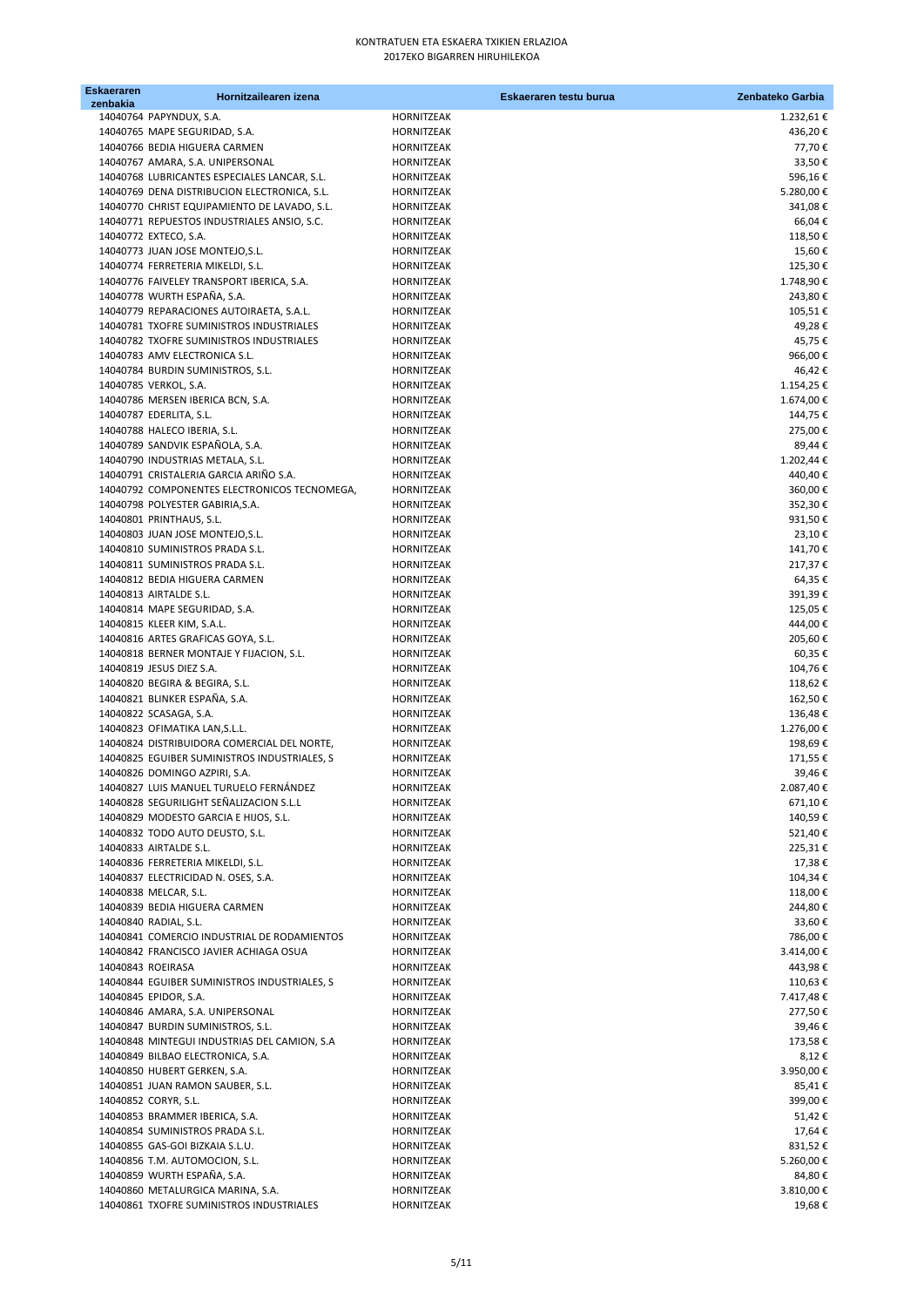| <b>Eskaeraren</b><br>zenbakia | Hornitzailearen izena                                                   | Eskaeraren testu burua                                                                                 | Zenbateko Garbia       |
|-------------------------------|-------------------------------------------------------------------------|--------------------------------------------------------------------------------------------------------|------------------------|
|                               | 14040862 YOLANDA VILLAVERDE MORAL                                       | <b>HORNITZEAK</b>                                                                                      | 4.277,00€              |
|                               | 14040863 SANDVIK ESPAÑOLA, S.A.                                         | <b>HORNITZEAK</b>                                                                                      | 450,34€                |
|                               | 14040864 MONTTE, S.L.                                                   | <b>HORNITZEAK</b>                                                                                      | 817,83€                |
|                               | 14040867 SUMINISTROS Y SERV.UNIFIC.CARROCERI                            | <b>HORNITZEAK</b>                                                                                      | 153,75€                |
|                               | 14040868 WURTH ESPAÑA, S.A.                                             | <b>HORNITZEAK</b>                                                                                      | 916,35€                |
|                               | 14040872 DENA DISTRIBUCION ELECTRONICA, S.L.                            | <b>HORNITZEAK</b>                                                                                      | 6.853,40€              |
|                               | 14040873 GRAFICAS UNCILLA, S.A.                                         | HORNITZEAK                                                                                             | 465,00€                |
|                               | 14040874 INDUSTRIAS METALA, S.L.                                        | <b>HORNITZEAK</b>                                                                                      | 987,77€                |
|                               | 14040875 PAPYNDUX, S.A.                                                 | <b>HORNITZEAK</b>                                                                                      | 254,20€                |
|                               | 14040879 INDUSTRIAS METALA, S.L.                                        | <b>HORNITZEAK</b>                                                                                      | 32,66€                 |
|                               | 14040881 ESPAÑOLA PROD.QUIMICOS INDUSTRIALES                            | <b>HORNITZEAK</b>                                                                                      | 580,56€                |
|                               | 14040882 DL. DISTRIBUCIONES LOPETEGI, S.L.                              | HORNITZEAK                                                                                             | 255,34€                |
|                               | 14040884 TALL. ELECTROMECANICOS R. ZULUETA,<br>14040885 AIRTALDE S.L.   | <b>HORNITZEAK</b>                                                                                      | 2.510,01€              |
|                               | 14040886 EPIDOR, S.A.                                                   | <b>HORNITZEAK</b><br><b>HORNITZEAK</b>                                                                 | 102,97€<br>118,08€     |
|                               | 14040887 EGUIBER SUMINISTROS INDUSTRIALES, S                            | <b>HORNITZEAK</b>                                                                                      | 66,50€                 |
|                               | 14040888 AMARA, S.A. UNIPERSONAL                                        | <b>HORNITZEAK</b>                                                                                      | 91,50€                 |
|                               | 14040890 BKM HIGIENE PROFESIONAL 2006, S.L.                             | <b>HORNITZEAK</b>                                                                                      | 406,62€                |
|                               | 14040891 BEGIRA & BEGIRA, S.L.                                          | <b>HORNITZEAK</b>                                                                                      | 420,53€                |
|                               | 14040893 WURTH ESPAÑA, S.A.                                             | <b>HORNITZEAK</b>                                                                                      | 132,28€                |
|                               | 14040895 HIDRAL GOBEL S.L.                                              | <b>HORNITZEAK</b>                                                                                      | 3.300,00€              |
|                               | 14040896 RADIO RHIN, S.A.                                               | <b>HORNITZEAK</b>                                                                                      | 1.068,76€              |
|                               | 14040897 ROMERO FERNANDEZ ANTONIO                                       | <b>HORNITZEAK</b>                                                                                      | 1.689,00€              |
|                               | 14040898 TAMPOGRAFÍA Y SERIGRAFÍA INTEGRAL S                            | <b>HORNITZEAK</b>                                                                                      | 668,00€                |
|                               | 14040899 ELECTRICIDAD N. OSES, S.A.                                     | <b>HORNITZEAK</b>                                                                                      | 45,00€                 |
|                               | 14040900 COMERCIAL F.B.ZARGES, S.L.                                     | <b>HORNITZEAK</b>                                                                                      | 408,60€                |
|                               | 14040901 BEDIA HIGUERA CARMEN                                           | <b>HORNITZEAK</b>                                                                                      | 100,08€                |
|                               | 14040902 SIBELCO MINERALES, S.A.                                        | <b>HORNITZEAK</b>                                                                                      | 1.210,82€              |
| C12024592<br>C12024593        | INGETEAM POWER TECHNOLOGY, S.A.                                         | REALIZAR REPARACION DE IGBT DE POTENCIA CONV AUX<br>MATERIAL DE ESCRITORIO MARZO 2017                  | 6.839,34€<br>26,36€    |
| C12024594                     | KILIKOLOR, S, L.<br>GARBIALDI, S.A.                                     | PLANTACIÓN DE DOS MANZANOS EN JARDINES MUSEO                                                           | 90,00€                 |
| C12024595                     | IKUSI, S.L.U.                                                           | ACTUALIZACIÓN BILLETES 50 EUROS EN TR GASTEIZ                                                          | 9.250,00€              |
| C12024596                     | DEIKA, S.A.                                                             | RECOGIDA Y DISTRIBUCIÓN DORSALES BILBAO-BILBAO 201                                                     | 320,00€                |
| C12024597                     | ESTUDIO DOBLE BILBAO, S.L.                                              | ADAPTACIÓN DE LA CAMPAÑA EUSKOTREN SOSTENIBLE A L3                                                     | 1.623,00€              |
| C12024598                     | TRANSPORTES VICUÑA, S.A.                                                | TRANSPORTE DRESINA 1002 LASARTE-MUSEO                                                                  | 1.500,00€              |
| C12024599                     | ASOCIACIÓN DEL TAXI DEL NERVION                                         | TAXI USANSOLO MARZO 17                                                                                 | 12,61€                 |
| C12024600                     | ZURRIOLA AUTOESKOLA, S.L.                                               | FORMACIÓN CAP 2017 GIPUZKOA                                                                            | 852,00€                |
| C12024601                     | JENNIFER FERNANDEZ MELCHOR Y OTRA C                                     | DISEÑO PEGATINAS EN VINILO LAMINADO COLOC. BUSES                                                       | 1.895,00€              |
| C12024602                     | TECNALABAQUA, AIE                                                       | ANALISIS DE AGUAS RESIDUALES 2017                                                                      | 512,76€                |
| C12024603                     | COMSA INSTALACIONES Y SISTEMAS INDU                                     | RETIRADA DE DE BIG BAG DE ARENA HASTA PARKING                                                          | 452,73€                |
| C12024604                     | <b>NORATEK</b>                                                          | REPARACION DE BARRAS ANTIPANICO EN TALLER                                                              | 591,10€                |
| C12024605                     | ELHUYAR-ZUBIZE, S.L.U.                                                  | <b>CURSO PILOTO DE EUSKERA</b>                                                                         | 1.500,00€              |
| C12024606                     | REPARACIONES AUTOIRAETA, S.A.L.                                         | RESET. CHIVATO ACEITE+BORRADO AVERIAS BUS 62,64,66<br>REPARAR Y PROBAR INSTALACIÓN TACÓGRAFO DIGITAL   | 136,91€                |
| C12024608<br>C12024611        | SCASAGA, S.A.<br>TARGET TECNOLOGIA, S.A.                                | MANTENIMIENTO AT PARA ESCANER PAQUETERIA ATXURI                                                        | 117,80€<br>1.653,00€   |
| C12024612                     | TALLERES MOBIBAT, S. L.                                                 | REPARAR SOPORTE DE TORNO TALGO 2112                                                                    | 182,15€                |
| C12024613                     | METALURGICA MARINA, S.A.                                                | REALIZAR LA FABRICACION DE PIEZAS PARA PIVOTE                                                          | 798,00€                |
| C12024614                     | TALLERES MOBIBAT, S. L.                                                 | REPARACION DE VERJA CORREDERA DE ACCESO                                                                | 597,00€                |
| C12024615                     | METALURGICA MARINA, S.A.                                                | SOLDAR, MONTAR Y MECANIZAR PIVOTE UT-200 PIV-01/17                                                     | 556,00€                |
| C12024616                     | GOENAGA DORRONSORO JESUS MARIA                                          | SUSTITUCIÓN CERRADURAS MUSEO                                                                           | 506,00€                |
| C12024617                     | RAFAEL ALCORTA Y ABOGADOS, S.L.                                         | RAFAEL ALCORTA Y ABOGADOS, CONF. COLEC. 693/16                                                         | 3.000,00€              |
| C12024618                     | RADIADORES SANTI, S.L.                                                  | EQUIPAM. DEL TALLER ZYA CON ESTACION A/A AC790PRO                                                      | 4.120,00€              |
| C12024619                     | TALLERES MOBIBAT, S. L.                                                 | REALIZAR FABRICACION DE SOPORTES PARA BOGIES 900                                                       | 2.732,00€              |
| C12024620                     | FNAC ESPAÑA SAU                                                         | WEBCAM LOGITECH C920 HD PRO                                                                            | 70,24€                 |
| C12024621                     | CHRIST EQUIPAMIENTO DE LAVADO, S.L.                                     | MANTENIMIENTO ANUAL TREN DE LAVADO GASTEIZ 2017                                                        | 1.483,60 €             |
| C12024622                     | POINT FORT FICHET BILBAO                                                | CAJA FUERTE PARA CUARTO TEVA TXURDINAGA                                                                | 3.016,53€              |
| C12024623<br>C12024624        | MONTTE, S.L.                                                            | SUMIN.DE 3 JUEGOS DE 4 TAQUILLAS + 1 BANCO LEBARIO<br>COLOCACION NUEVA PUERTA UNION VESTUARIOS LEBARIO | 1.811,14€              |
| C12024625                     | CONSTRUCCIONES Y REFORMAS ALDA, S.L<br>NEM SOLUTIONS, ES                | ANALISIS F1 DE 40 MUESTRAS ACEITE REDUCTORAS S/400                                                     | 1.078,00€<br>2.040,00€ |
| C12024626                     | GABRIEL ARESTI EUSKALTEGIA                                              | LIBROS DE ESTUDIO DE EUSKERA (RNC)                                                                     | 57,00€                 |
| C12024627                     | SUMINISTROS DE IMAGEN                                                   | DISEÑO ANUNCIO DEIA 40 ANVERSARIO                                                                      | 1.350,00€              |
| C12024628                     | EDITORIAL IPARRAGUIRRE, S.A.                                            | ANUNCIO DEIA 40 ANIVERSARIO                                                                            | 2.000,00€              |
| C12024629                     | CM NORTE, S.L.U.                                                        | ANUNCIO EL NERVIÓN L3                                                                                  | 1.200,00€              |
| C12024630                     | CMGIPUZKOA, S.L.                                                        | ANUNCIO DV ONGI ETORRI                                                                                 | 700,00€                |
| C12024631                     | DEIKA, S.A.                                                             | INSTALACIÓN/RETIRADA EXPO ROWE DURANGO                                                                 | 160,00€                |
| C12024632                     | DEIKA, S.A.                                                             | INSTALACIÓN/RETIRADA EXPO TREN TXIKITO HERRER INTX                                                     | 770,00€                |
| C12024633                     | INSTALACIONES ELECTRICAS ERANDIO, S                                     | REPARACIÓN CUADRO COCHERAS                                                                             | 389,85€                |
| C12024634                     | MANUTENCION VICINAY, S.A.                                               | REP. MODULO WIFI GRUAS VIAS 7-8 Y 9-10                                                                 | 313,00€                |
| C12024635                     | MATXALEN URKIOLA, S.L.                                                  | ROTULOS ALUMINIO MURAL PERFIL CURVO                                                                    | 492,60€                |
| C12024636                     | INTERCLYM, S.A.                                                         | REP. DE RODILLOS GIRATORIOS BARREDORA PEQUEÑA                                                          | 394,93€                |
| C12024637                     | MAN. ELECTRO HIDRAULICA DEL NORTE,                                      | CIRCUITO RECARGA AGUA DESTILADA CARRETILLAS ELEV.                                                      | 865,86€                |
| C12024638<br>C12024639        | MAN. ELECTRO HIDRAULICA DEL NORTE,<br>AUTOREPARACIONES MALLABIENA, S.L. | CIRCUITO RECARGA AGUA DESTILADA CARRETILLA LUTXANA<br>REV. Y REP. FURGONETA TALLER 4246GBS             | 392,85€<br>671,75€     |
| C12024640                     | AUTOREPARACIONES MALLABIENA, S.L.                                       | REV. Y REP. FURGONETA TALLER 6201GKY                                                                   | 384,48€                |
|                               |                                                                         |                                                                                                        |                        |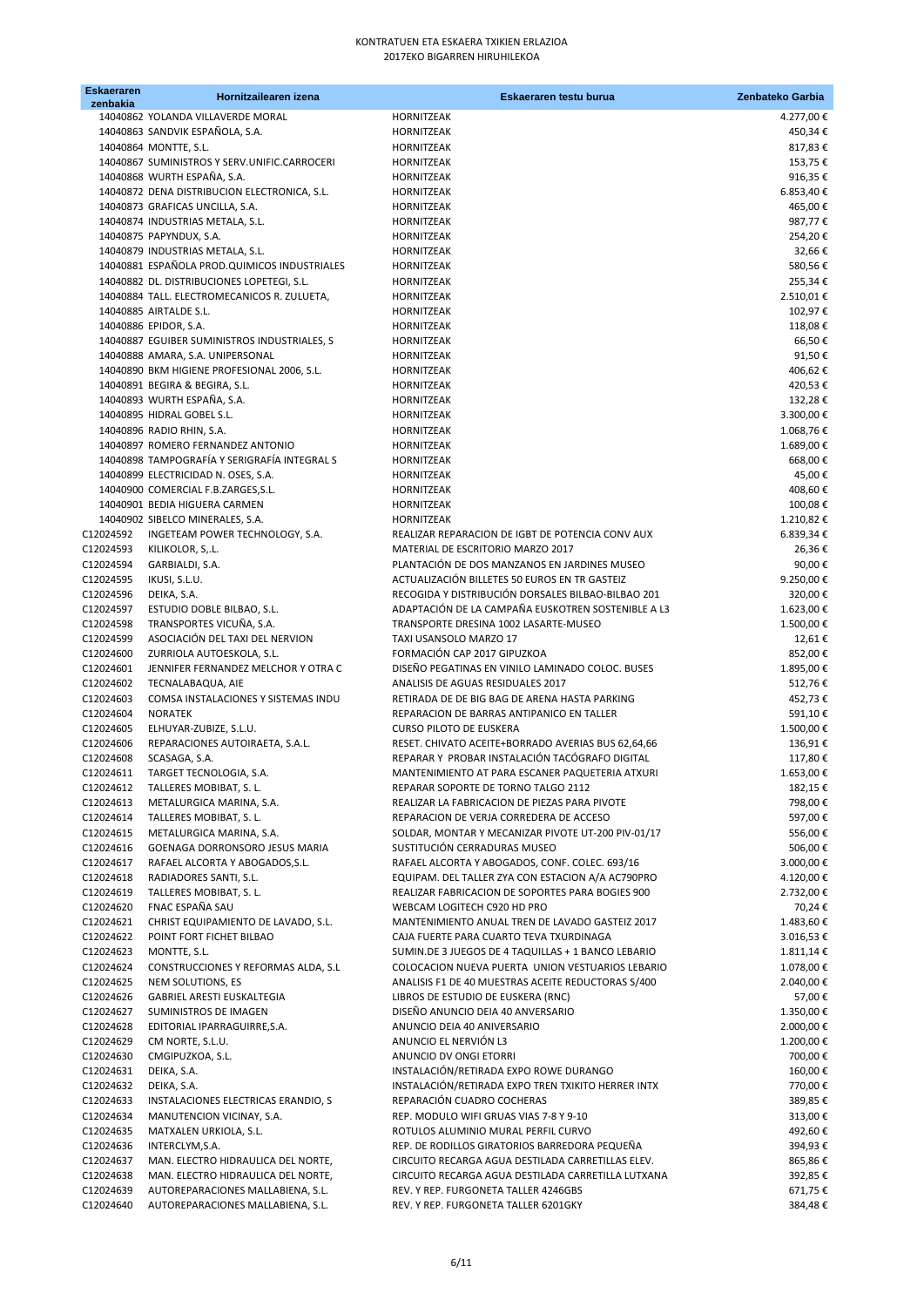| <b>Eskaeraren</b><br>zenbakia | Hornitzailearen izena                                          | Eskaeraren testu burua                                                                                 | Zenbateko Garbia        |
|-------------------------------|----------------------------------------------------------------|--------------------------------------------------------------------------------------------------------|-------------------------|
| C12024641                     | MIGUEL ANGEL SOBRON EXPRESS, S.L.                              | TRANSP. VARIOS PAQUETERIA REALIZADOS MES DE MARZO                                                      | 807,19€                 |
| C12024642                     | PLATAFORMAS IBARRONDO, S.L.                                    | TRANSP. DE EJES ENTRE LUTXANA-ARASO-LEBARIO                                                            | 448,00€                 |
| C12024643                     | <b>DENAROT ROTULOS</b>                                         | ETIQUETAS ADHESIVAS PARA SERIGRAFIA PARA S-900/950                                                     | 1.106,00€               |
| C12024644                     | RADIO POPULAR DE BILBAO - HERRI IRR                            | CUÑAS L3                                                                                               | 550,00€                 |
| C12024645                     | <b>GONZALEZ FERNANDEZ-CORUGEDO Mª LUIS</b>                     | LIBRO FC. BIDASOA                                                                                      | 34,62€                  |
| C12024646                     | MORGA LIMPIEZAS INDUSTRIALES, S.L.                             | REALIZAR GESTION DE RESIDUOS                                                                           | 2.021,76€               |
| C12024647                     | CONTACTOS SOLICON, S.L.                                        | RECUPERACION DE CONTACTOS ALTA TENSION UT-200                                                          | 2.845,42€               |
| C12024648<br>C12024649        | TALLERES MOBIBAT, S. L.<br>METALURGICA MARINA, S.A.            | REPARACIÓN DEL SUELO DEL MONTACARGAS<br>REALIZAR MECANIZADO Y VERIFICACION DE EJE PATRON               | 2.921,00€<br>1.220,00€  |
| C12024650                     | INGETEAM POWER TECHNOLOGY, S.A.                                | REALIZAR LA REPARACION DE LOCOMOTORA 2011                                                              | 2.594,69€               |
| C12024651                     | Abomey Maquetren, S.L.                                         | COMPRA 40 LIBROS TROLEBUSES FRANCESES VENTA MUSEO                                                      | 1.076,92€               |
| C12024652                     | LAZO IMPRESORES, S.L.                                          | EDICIÓN 5.000 BILLETES ENTRADAS MUSEO                                                                  | 748,40€                 |
| C12024653                     | CONSTRUCCION Y AUX. DE FF.CC., S.A.                            | INSTALACION PELDAÑOS ACCESO A CABINAS S-900                                                            | 11.982,00€              |
| C12024654                     | <b>VENTANACHS CARRION JOSEP</b>                                | MNTO. PREVENTIVO COLUMNAS ELEVADORAS LEIOA 2016                                                        | 2.350,00€               |
| C12024655                     | METALURGICA MARINA, S.A.                                       | REALIZAR EL MECANIZADO DE EJE BISEL                                                                    | 937,00€                 |
| C12024656                     | INSTITUTO VASCO DE LOGISTICA                                   | <b>CUOTA ANUAL IVL 2017</b>                                                                            | 330,00€                 |
| C12024657                     | ARTES GRAFICAS GOYA, S.L.                                      | PLASTIFICADO DE DOCUMENTOS                                                                             | 85,20€                  |
| C12024658                     | PEGAMO SUMINISTROS, S.L.                                       | MANTENIMIENTO COMPRESOR DE LEIOA 2017                                                                  | 1.191,50€               |
| C12024659<br>C12024660        | GRUAS GARRO, S. L.                                             | REMOLCAR BUS 64 DESDE EIBAR A COCH. ZYA POR AVERIA<br>MANTº. COMPRESOR AIRE COMBI 11 TALLER ZYA.       | 900,00€<br>521,49€      |
| C12024661                     | ASIMAIR, S.L.<br>IRU PUERTAS Y AUTOMATISMOS                    | SUST. CUADRO MANIOBRAS PORTON PLELEVA COCH. ELGOIB                                                     | 415,00€                 |
| C12024662                     | ZORNOTZAKO BARNETEGIA                                          | PROMOCIÓN CURSOS DE EUSKERA IRA                                                                        | 401,00€                 |
| C12024663                     | CRUZA MANTENIMIENTO, S.L.                                      | INST. VALVULA REDUCT. PRESION CIRCUITO CALDERA ACS                                                     | 385,60€                 |
| C12024664                     | ELHUYAR                                                        | MANTENIMIENTO DEL DICCIONARIO FERROVIARIO                                                              | 2.250,00€               |
| C12024665                     | PRIMION DIGITEK, S.L.U.                                        | ACTUALIZACION SW LECTORAS CONTROL ACCESOS                                                              | 8.909,00€               |
| C12024666                     | IRAGARRI S.L.                                                  | PUBLICIDAD BERRIA                                                                                      | 5.175,00€               |
| C12024667                     | CERVIC, S.A.                                                   | CONTENEDORES DE RESIDUOS PARA ESTACIONES LINEA 3                                                       | 3.113,55 €              |
| C12024668                     | INTEGRATED TECHNOLOGIES SYSTEMS                                | ELABORACION PSO - INFRAESTRUCTURAS CRITICAS                                                            | 8.160,00€               |
| C12024670                     | WOLTERS KLUWER ESPAÑA S.A.                                     | RENOVACION SUSCRIPCION MEMENTO SOCIAL 2017                                                             | 270,00€                 |
| C12024671                     | CONSTRUC. Y REF. ALDA, S.L.                                    | DESATASCAR DESAGUES LAVADERO TRENES VIA 5                                                              | 282,25€                 |
| C12024672<br>C12024673        | CONSTRUC. Y REF. ALDA, S.L.                                    | INSTALACION TERMO EN WC CABINAS DE PINTURA<br>REP. DE TUBERIA PLUVIALES VIA 5                          | 523,40€<br>177,00€      |
| C12024674                     | CONSTRUC. Y REF. ALDA, S.L.<br>ALQUILERES MAX DURANGO, S.L.    | ALQUILER DE PLATAFORMA Y TRASLADO DEL 22 AL 31/03                                                      | 819,45€                 |
| C12024675                     | ALQUILERES MAX DURANGO, S.L.                                   | ALQUILER DE PLATAFORMA Y TRASLADO DEL 1 AL 7/04                                                        | 414,01€                 |
| C12024676                     | BARRERO Y DOMINGUEZ, S.L.                                      | REP. CAJAS DEL SISTEMA DE FRENANDO AUTOMATICO                                                          | 616,00€                 |
| C12024677                     | CONTACTOS SOLICON, S.L.                                        | REPARACION DE RESBALADERAS LOCOMOTORA AURRERA                                                          | 134,20€                 |
| C12024678                     | FONTANERIA MEZGO, S.L.                                         | REPARACION DE ARQUETA EN ZONA APARCAMIENTO LUTXANA                                                     | 547,32€                 |
| C12024679                     | IRU PUERTAS Y AUTOMATISMOS                                     | REPARAR PORTON ZONA LAVADERO COCHERA ELGOIBAR                                                          | 90,00€                  |
| C12024680                     | MENDI-ONDO. J.M. AIZPURUA Y OTRO, C                            | INSTALAR CANDADOS ARMARIOS ELECTRICOS COCH. ZUMAIA                                                     | 111,00€                 |
| C12024681                     | PRODELFI, S.L.                                                 | TELECARGA Y REPARAC. LECTOR BILLETES ZUMAIA/ELGOIB                                                     | 555,03€                 |
| C12024682<br>C12024683        | REPARACIONES AUTOIRAETA, S.A.L.                                | REP. CALEFACC.+A/A+SENSOR PRES+TUBO DEPRES. BUS 63<br>REV. AVERIA EDC Y CAMBIAR CAUDALIMETRO AUTOB. 64 | 722,09€<br>164,81€      |
| C12024684                     | REPARACIONES AUTOIRAETA, S.A.L.<br>FOJANSA MANTENIMIENTO, S.L. | MANTENIMIENTO ACS Y FONTANERIA ARASO 2017                                                              | 2.328,00€               |
| C12024685                     | SEGURILIGHT SEÑALIZACION, S.L.L.                               | 2017.04 MANTENIMIENTO HUELLAS HANDAIA.                                                                 | 460,75€                 |
| C12024686                     | SISTEMAS ANTICAIDAS DEL NORTE, S.L.                            | REVISION LINEAS DE VIDA Y ARNESES .ARASO 2017                                                          | 598,85€                 |
| C12024687                     | CM NORTE, S.L.U.                                               | MEGABANNER EL CORREO L3                                                                                | 3.000,00 €              |
| C12024688                     | EDICIONES IZORIA 2004, S.L.                                    | ANUNCIO DNA SAN PRUDENCIO                                                                              | 1.995,00€               |
| C12024689                     | KREA COMUNICACIÓN, S.L.                                        | DISEÑO ANUNCIO SAN PRUDENCIO                                                                           | 400,00€                 |
| C12024690                     | FUNDACION FERROCARRILES ESPAÑOLES                              | ANUNCIO VÍA LIBRE L3                                                                                   | 1.480,00€               |
| C12024691                     | IMPRENTA TXEMISA, S.L.                                         | IMPRESIÓN CARTELES L3                                                                                  | 1.561,00€               |
| C12024692<br>C12024693        | MONTAJES ELECTRICOS SAN IGNACIO SL<br>URTALUR, S.L.            | SUSTITUCION ALUMBRADO COCHERAS GKA<br>LIMPIEZA DECANTADOR HIDROCARBUROS T.GASTEIZ 2017                 | 3.473,72€<br>3.370,80€  |
| C12024695                     | IÑAKI URBISTONDO, S.L.                                         | SANEAMIENTO Y PINTADO BASTIDORES COCHES C-2 Y C-4                                                      | 3.200,00 €              |
| C12024696                     | PKF ATTEST ITC, S.L.                                           | PSICOTÉCNICOS Y ENTREVISTAS CONV 16/2016 Y LANBIDE                                                     | 9.480,00€               |
| C12024697                     | EUSKAL PRENSA, S.L.                                            | PUBLICIDAD GARA                                                                                        | 13.544,00 €             |
| C12024698                     | PEGAMO SUMINISTROS, S.L.                                       | CALIBRACION DINAMOMETRICA FACOM. ARASO                                                                 | 90,00€                  |
| C12024699                     | MAIZPIDE, S.COOP.LTDA                                          | PROMOCIÓN DE EUSKERA CFM                                                                               | 288,00€                 |
| C12024700                     | SKUKO SOLUTIONS S.L.                                           | PROGRAMACIÓN HTML PARA TFT                                                                             | 6.750,00€               |
| C12024701                     | PRIMION DIGITEK, S.L.U.                                        | MANTENIMIENTO 2017 CONTROL PRESENCIA-ACCESO                                                            | 6.483,81€               |
| C12024702                     | CONSTRUC. Y REF. ALDA, S.L.                                    | REP. DE TUBERIAS LAVADORA MECANICA                                                                     | 174,70€                 |
| C12024704<br>C12024705        | U.T.E. ZUZENEAN<br>NEM SOLUTIONS, ES                           | RETIRADA EQUIPOS LOIOLA<br>MANTENIM INTEGRACION AURA LUBE EN APLICACION AURA                           | 1.792,34€<br>10.000,00€ |
| C12024706                     | CONGREBAS                                                      | PERSONAL DE APOYO EN ESTACIONES INAUGURACIÓN L3                                                        | 17.341,24€              |
| C12024707                     | EDICIONES FRANCIS LEFEBVRE, S.A.                               | RENOVACION SUSCRIPCION MEMENTO SOCIAL 2017                                                             | 135,00€                 |
| C12024708                     | GISMA ASESORAMIENTO, S.L.U                                     | DESARROLLOS APP EUSKOTREN                                                                              | 17.500,00€              |
| C12024709                     | EDITORIAL IPARRAGUIRRE, S.A.                                   | ANUNCIIO DEIA_CONV EXTERNA ATS/DUE_30ABRIL 2017                                                        | 1.875,00€               |
| C12024710                     | KILIKOLOR, S,.L.                                               | MATERIAL DE ESCRITORIO ABRIL 2017                                                                      | 108,67€                 |
| C12024711                     | COMERCIAL SOLDABERRI, S.L.                                     | REPARACION EQUIPOS DE SOLDADURA AUTOGENA.T.ARASO                                                       | 277,76€                 |
| C12024712                     | SLING, SUPPLY INTERNATIONAL S.A.                               | REPARACION EQUIPOS DE ELEVACION.T.ARASO                                                                | 253,36€                 |
| C12024713                     | ASOCIACIÓN DEL TAXI DEL NERVION                                | TAXI USANSOLO ABRIL 17                                                                                 | 9,09€                   |
| C12024714                     | TRANSPORTES VICUÑA, S.A.                                       | TRANSPORTE LOCOMOTORA AURRERA ARASO-AZPEITIA                                                           | 1.500,00€               |
| C12024715<br>C12024716        | RAFAEL ALCORTA Y ABOGADOS, S.L.<br>ZORNOTZAKO BARNETEGIA       | RAFAEL ALCORTA Y ABOGADOS, AUTOS 778/16<br>PROMOCIÓN DE EUSKERA ITC                                    | 300,00€<br>401,00€      |
| C12024717                     | METALURGICA MARINA, S.A.                                       | REALIZAR LA REPARACION DE PIEZAS DE LA AURRERA                                                         | 2.263,56€               |
|                               |                                                                |                                                                                                        |                         |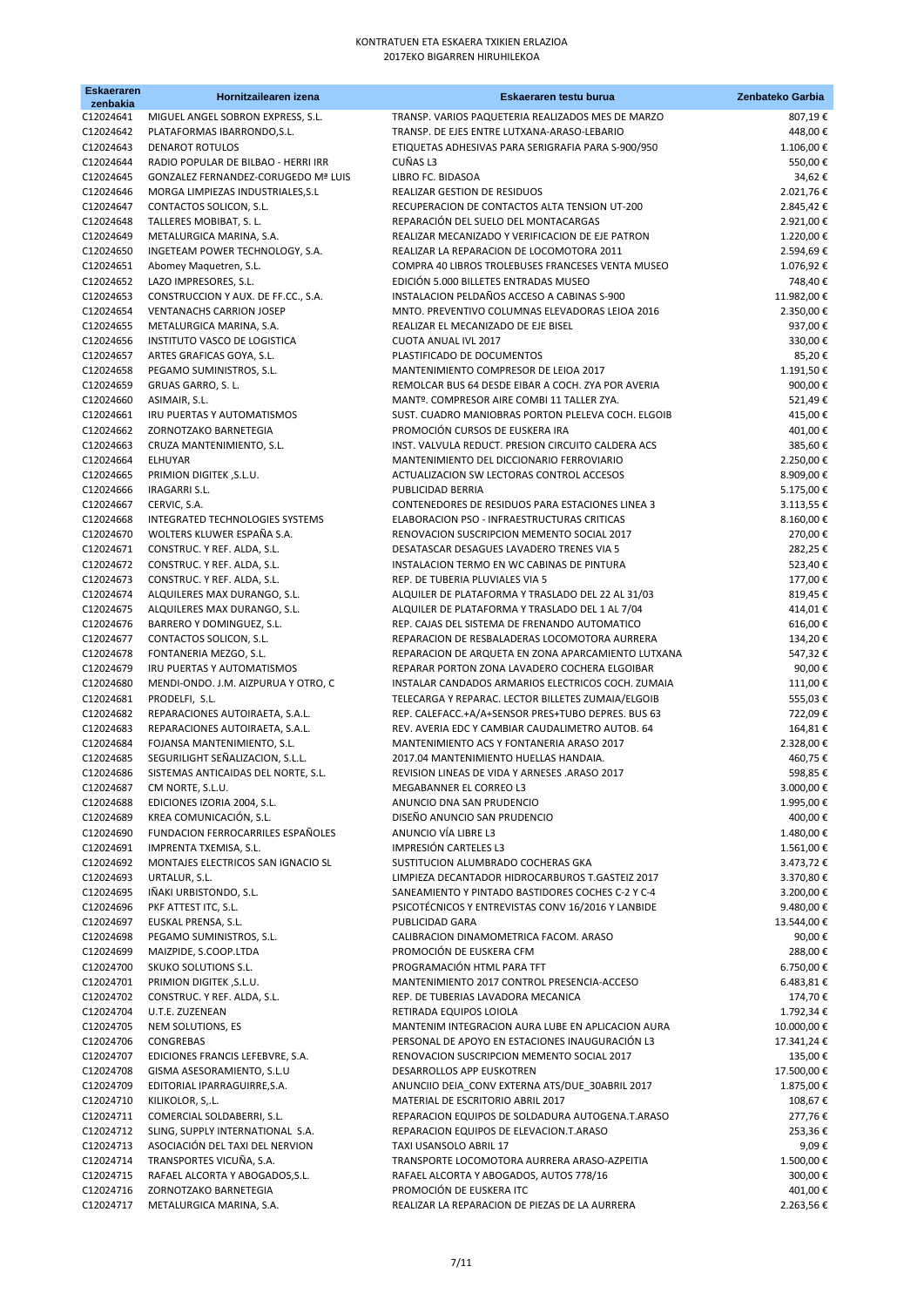| <b>Eskaeraren</b><br>zenbakia | Hornitzailearen izena                                             | Eskaeraren testu burua                                                                                 | Zenbateko Garbia        |
|-------------------------------|-------------------------------------------------------------------|--------------------------------------------------------------------------------------------------------|-------------------------|
| C12024718                     | TALL. ELECTROMECANICOS R. ZULUETA,                                | SOPORTE BARANDILLA DE COCHERAS                                                                         | 3.199,70€               |
| C12024719                     | TALLERES MOBIBAT, S. L.                                           | REALIZAR TRABAJOS DE REPARACION DE FUNICULAR                                                           | 3.223,78€               |
| C12024721                     | CM NORTE, S.L.U.                                                  | ANUNCIO EL DIARIO VASCO_CON ATS/DUE 30_ABRIL2017                                                       | 3.075,00€               |
| C12024722                     | SEGURILIGHT SEÑALIZACION, S.L.L.                                  | SEPARADORES DE CARRIL (SEÑALITICA SEGURIDAD)                                                           | 405,00€                 |
| C12024723<br>C12024724        | TECMAN S.V.A., S.L.<br>CLIMA NORTE, S. L.                         | REP. DE CLIMATIZADORA TROX Nº 2 Y Nº 6                                                                 | 517,47€                 |
| C12024725                     | MEDICINA ANALITICA CONSUMIBLES MAC                                | CAMBIO DE CORREAS AIRE ACONDICIONADO TALLER<br>CALIBRACIÓN Y REVISIÓN AUDIÓTRO Y ELECTROCARDIÓGR       | 73,00€<br>481,93€       |
| C12024726                     | REPARACIONES AUTOIRAETA, S.A.L.                                   | REPARAR TUBOS DE VACIO DEL TURBO AUTOB. 65                                                             | 172,79€                 |
| C12024727                     | REPARACIONES AUTOIRAETA, S.A.L.                                   | CAMBIAR RESISTENCIA CIERRE DE LINEAS AUTOB. 66                                                         | 523,30€                 |
| C12024728                     | AUTOS ZUMAIA, S.L.                                                | CAMBIAR KIT FRENO DELANT. CITROEN BERLINGO 3331BSB                                                     | 224,85€                 |
| C12024729<br>C12024730        | ORIA ALQUILER DE MAQUINARIA S.L.<br>AMALIO CEDRUN Y OTROS, S.C.   | ALQUILER PLATAFORMA 8 MTS Y TRASLADO. T.ARASO<br>CARRO - OBJETOS PERDIDOS - L3                         | 435,00€<br>41,28€       |
| C12024731                     | URBI MOTOR S.A.                                                   | REVISIÓN Y PINCHAZO FIAT 7757FYV                                                                       | 693,92€                 |
| C12024732                     | AUTOMOVILES EUSKALDUNA, S.L.                                      | REVISIÓN FURGONETA 6163GKY                                                                             | 303,70€                 |
| C12024733                     | BIKENDI ITURGINTZA, S.L.                                          | TRABAJOS FONTANERÍA MUSEO ABRIL 2017                                                                   | 184,93€                 |
| C12024734                     | MEDIOSCOM                                                         | DISEÑO Y MAQUETACIÓN DE LA "DISTINCIÓN EUZKADI"                                                        | 1.496,00€               |
| C12024735<br>C12024736        | IMPRENTA TXEMISA, S.L.<br>GRUAS Y TRANSPORTES ARTETXE, S. L.      | <b>CARTELES HORARIOS</b><br>TRAER CUBETO Y DEPOSITO UREA DE COCH. ELG. A ZYA.                          | 316,00€<br>125,00€      |
| C12024737                     | ARCAS GRUBER, S.A.                                                | REPARAR 6 DEPARTAMENTOS Y DUPLICAR LLAVES                                                              | 720,00€                 |
| C12024738                     | KREA COMUNICACIÓN, S.L.                                           | DISEÑO ANUNCIO SUD OUEST                                                                               | 400,00€                 |
| C12024739                     | IKERFEL, S.A.                                                     | MYSTERI IKERFEL CALIDAD PERCIBIDA EUSKOTREN 2017                                                       | 2.350,00€               |
| C12024748                     | TROFEOS MADARIAGA, SL                                             | TROFEOS TORNEO FUTBOL-7 EUSKOTREN VS ETS                                                               | 54,09€                  |
| C12024749<br>C12024750        | LANGARRI LOGISTICA, S.L.<br>MAN. ELECTRO HIDRAULICA DEL NORTE,    | RECOGIDA Y ENTREGA EQUIPOS CALIBRACION. T.ARASO<br>REP. SENSOR ASIENTO OCUPADO CARRETILLA LUTXANA      | 7,22€<br>14,52€         |
| C12024751                     | TECMAN S.V.A., S.L.                                               | INSTALACION MOTOR ELECTRICO CLIMATIZADORA TROX-6                                                       | 468,57€                 |
| C12024752                     | TECMAN S.V.A., S.L.                                               | SUSTITUCION CORREAS CLIMATIZADORAS 6 Y 8 PLANTA                                                        | 50,00€                  |
| C12024753                     | IBERMATICA, S.A.                                                  | SUMINISTRO DE PCS Y MONITORES DELL                                                                     | 14.200,00€              |
| C12024754                     | DEIKA, S.A.                                                       | PRESTACION APOYO SERVICIOS GENERALES 2017                                                              | 17.250,00€              |
| C12024755<br>C12024756        | FUNDACION MUSEO MAQUINA HERRAMIENTA<br>ECONOCOM SERVICIOS, S.A.   | MANTENIMIENTO TALLER HISTÓRICO MUSEO<br>SUMINISTRO BANDEJA NETAPP                                      | 8.125,00€<br>17.854,12€ |
| C12024757                     | ECONOCOM SERVICIOS, S.A.                                          | RENOVACION LICENCIAS VMWARE(2017)                                                                      | 15.955,12€              |
| C12024758                     | ABD TECNOLOGIAS DE IMPRESION, S.L.                                | REPARACION PLASTIFICADORA SS.GG.                                                                       | 143,00€                 |
| C12024759                     | OTAMENDI ETXABE JESUS                                             | MANTENIMIENTO RELOJES MUSEO AÑO 2017                                                                   | 2.500,00€               |
| C12024760                     | ALSERMAN NORTE, S.L.                                              | TRABAJOS VARIOS DE FONTANERIA EN TALLER GASTEIZ                                                        | 4.862,60€               |
| C12024761<br>C12024762        | EXTERNAL GLOBAL SERVICES , S.A.<br>COPROHI, S.L.                  | SUMINISTRO TABLETS SAMSUNG TAB Y FUNDAS CON TECLAD<br>SUMINISTRO DE SILLA ERGONOMICA AMARA             | 3.229,08€<br>265,00€    |
| C12024763                     | INSTALAC.ELECTRICAS ERANDIO, S.A.                                 | REPARACIÓN DE CUADROS ELECTRICOS B.T.                                                                  | 2.586,37€               |
| C12024764                     | JANINDU, S.L.                                                     | MICROONDAS INDUSTRIALES PARA COMEDOR LEBARIO                                                           | 644,28€                 |
| C12024766                     | EREA REFORMAS 2004 S.L.                                           | REPARAR SUELO TALLER DE LEIOA                                                                          | 1.770,00€               |
| C12024772                     | COPREIN, S.L.                                                     | MANTO. COMPRESORES/SECADOR Y FILTROS 017 T. ARASO<br>ACONDICIONAMIENTO SALA ARCHIVO COMO PROBADOR ROPA | 2.572,00 €              |
| C12024773<br>C12024774        | J.V.G. PITI ZERBITZUAK S.L.<br><b>MEDIOSCOM</b>                   | DISEÑO Y MAQUETACIÓN CARTELES HORARIOS Y TARIFAS                                                       | 5.095,00€<br>3.875,00€  |
| C12024775                     | INSTALAC.ELECTRICAS ERANDIO, S.A.                                 | PUESTA A TIERRA DE CANLETAS B.T.                                                                       | 3.674,64€               |
| C12024776                     | <b>BA! CREATIVOS</b>                                              | SISTEMA INFORMACIÓN VISUAL DE LINEAS EUSKOTREN                                                         | 8.850,00€               |
| C12024777                     | SAGARNA MALKORRA MIREN JOSUNE                                     | <b>TROFEO LIGA EUSKOTREN</b>                                                                           | 3.730,00€               |
| C12024778<br>C12024779        | PEGAMO SUMINISTROS, S.L.<br>MIGUEL ANGEL SOBRON EXPRESS, S.L.     | REPARACION GATO HIDRAULICO SOS COD 07302.ARASO<br>TRANSPORTE DE PAQUETERIA VARIA MES DE ABRIL          | 325,00€<br>419,69€      |
| C12024780                     | TALLERES ELECTROMECÁNICOS ML, S.L.                                | REVISION DE LA CARRETILLA CESAB. T.ARASO                                                               | 120,40€                 |
| C12024781                     | ELECTRA VITORIA, S.COOP.                                          | MANTENIMIENTO ASCENSORES GASTEIZ 2017                                                                  | 4.307,26€               |
| C12024782                     | CM NORTE, S.L.U.                                                  | ANUNCIO EL CORREO_CONV EXTERNA ATS/DUE 30ABRIL2017                                                     | 2.790,00€               |
| C12024783                     | IRAGARRI S.L.                                                     | ANUNCIO BERRIA CONV EXTERNA ATS/DUE 30 ABRIL2017                                                       | 2.208,00€               |
| C12024784<br>C12024785        | CONSTRUC. Y REF. ALDA, S.L.<br>ALBERDI, S.L. OBRAS DE ALBAÑILERIA | AMPLIAR HUECO PARA PMR EN SAN PELAIO<br>IMPERMEABILIZACIÓN CUBIERTA VESTUARIOS MUSEO                   | 247,50€<br>2.610,70€    |
| C12024786                     | BEZABALA, S.A.                                                    | MNTO. ANUAL 2017 UTILES ELEVACION TALLER LEBARIO                                                       | 400,00€                 |
| C12024789                     | AUTOS ZUMAIA, S.L.                                                | CAMBIAR CREMALLERA DIRECC+ROTULAS SUSPENS. 5239BSC                                                     | 527,71€                 |
| C12024790                     | FONTANERIA MEZGO, S.L.                                            | REP. FUGA AGUA INODORO ZYA+COLOC REJILLA ARQUETA                                                       | 227,84€                 |
| C12024791                     | AGERBIDE S.L.                                                     | ADECUACION INSTALACION ELECTRICA AREA INFORMATICA                                                      | 1.584,60€               |
| C12024793<br>C12024794        | ESTUDIO DOBLE BILBAO, S.L.<br>SERKONTEN - SCIO. CONT. HIGIENICO   | CONV EXTERNA ATS-DUE EMPRESA-CARTEL PROMOCION<br>MANTENIMIENTO FLORAL Y CONTENEDORES T.ARASO 2017      | 400,00€<br>2.285,55€    |
| C12024795                     | CLIMATA-T S.L.                                                    | MANTENIMIENTO CLIMATIZACION EDIF. OFIC.2017 ARASO                                                      | 1.800,00€               |
| C12024796                     | JUAN JOSE MONTEJO, S.L.                                           | COPIAS DE LLAVES PARA LA INSPECCIÓN                                                                    | 256,50€                 |
| C12024797                     | GOCO TOUR S.L.                                                    | ACTO INTERNO 2017                                                                                      | 550,00€                 |
| C12024798                     | REPARACIONES AUTOIRAETA, S.A.L.                                   | SUSTITUIR TUBOS DE AGUA CALEFACCION AUTOB. 65                                                          | 330,00€                 |
| C12024799<br>C12024800        | TECUNI MONTAJES ELECTRICOS, S.A.<br>MONTTE, S.L.                  | REPARACION BOMBA GASOIL Y ANALISIS COMBUSTIBLE GE<br>TABLEROS DE INFORMACIÓN PARA ESTACIONES L3        | 2.357,10€<br>500,80€    |
| C12024801                     | IMPRENTA TXEMISA, S.L.                                            | IMPRESIÓN CARTELES TARIFAS MAYO                                                                        | 751,00€                 |
| C12024802                     | <b>GONZALEZ FERNANDEZ-CORUGEDO Mª LUIS</b>                        | COMPRA LIBRO BAGNALLS OF STAFFORD                                                                      | 76,83€                  |
| C12024803                     | SNOBY, C.B.                                                       | RELOJES ACTO INTERNO 2017                                                                              | 239,58€                 |
| C12024804                     | AUTOS ZUMAIA, S.L.                                                | REVIS. PREITV+CAMBIO ACEITE, FILTROS FURG. 6187 GKY                                                    | 265,50€                 |
| C12024806<br>C12024807        | HOSTELERIA HOGAR, S.L.<br>ZORNOTZAKO BARNETEGIA                   | SERVICIO DESAYUNO<br>PROMOCIÓN DE EUSKERA JSM                                                          | 125,70€<br>225,00€      |
| C12024808                     | ZORNOTZAKO BARNETEGIA                                             | PROMOCIÓN DE EUSKERA IRA (2017/04/24-2017/05/12)                                                       | 401,00€                 |
| C12024809                     | TALLERES BENGOETXEA, S.A.                                         | REVISION, FRENOS Y NEUMATI. FIAT DOBLO 6199GKY. ARASO                                                  | 606,85€                 |
| C12024810                     | RALTEAM, S.L.                                                     | INFORME PERICIAL JUDICIAL                                                                              | 3.400,00€               |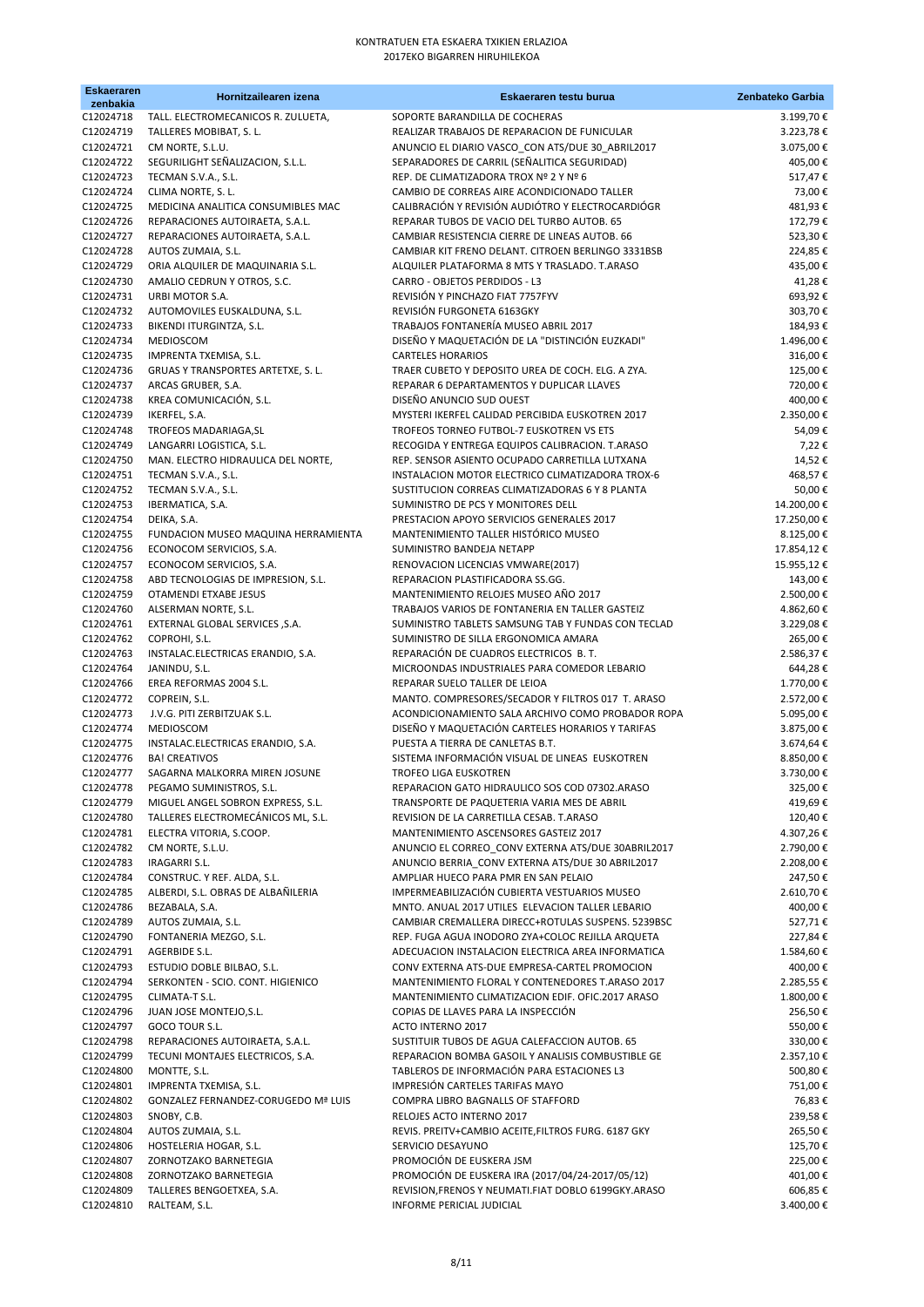| <b>Eskaeraren</b><br>zenbakia | Hornitzailearen izena                                                     | Eskaeraren testu burua                                                                                  | Zenbateko Garbia        |
|-------------------------------|---------------------------------------------------------------------------|---------------------------------------------------------------------------------------------------------|-------------------------|
| C12024811                     | ZAINDU & KONPONDU. MULTISERVICIOS                                         | ARREGLO CORTINA ENROLLABLE PUESTO DE MANDO GASTEIZ                                                      | 93,00€                  |
| C12024812                     | U.T.E. ZUZENEAN                                                           | MOVIMIENTOS DE MEATS POR OBRAS L3                                                                       | 5.333,84 €              |
| C12024813                     | DEIKA, S.A.                                                               | TRASLADO CAJAS FUERTES+TAQUILLAS ENTRE RESIDENCIAS                                                      | 2.150,00€               |
| C12024814<br>C12024815        | U.T.E. ZUZENEAN                                                           | RETIRADA MEATS NT DE LÍNEA GENERAL<br>EVALUACIÓN ERGONÓMICA TCOS. MANTENIMIENTO FERROCAR                | 2.659,62€<br>6.000,00€  |
| C12024816                     | SGS TECNOS S.A.<br>AUTO-ELECTRICIDAD PAXKUAL, S.L.                        | SUSTITUCIÓN BATERÍA AUTOBÚS 1884                                                                        | 437,50€                 |
| C12024817                     | CRUZA MANTENIMIENTO, S.L.                                                 | MANT <sup>o</sup> . PREVENTIVO EQUIPO A.C.S. JUNIO/NOV-17 ZYA                                           | 550,00€                 |
| C12024818                     | MADIC IBERIA, S.L.                                                        | REVIS. MANTº ANUAL SURTIDORES GASOIL ZUMAIA Y ELG.                                                      | 275,03€                 |
| C12024819                     | RADIADORES SANTI, S.L.                                                    | REPARAR CONDENSADOR TECHO AUTOBUS 471                                                                   | 290,00€                 |
| C12024820                     | IMAGEN DISEÑO & ROTULACIÓN, S. COOP                                       | HACER PLACAS ALUMINIO ROTULADAS A TODO COLOR (10U)                                                      | 390,60€                 |
| C12024821                     | GARAGE MODERNO PABLO IRIZAR, S.L.                                         | REPROGRAMAR AUTOBUS 711                                                                                 | 50,50€                  |
| C12024822<br>C12024823        | GARAGE MODERNO PABLO IRIZAR, S.L.<br>GARAGE MODERNO PABLO IRIZAR, S.L.    | CAMBIAR AFORADOR+SENSOR TEMPERATURA ADBLUE BUS 487<br>SUSTITUIR INYECTOR Nº 5 AUTOB. 453                | 717,94€<br>917,44€      |
| C12024824                     | GARAGE MODERNO PABLO IRIZAR, S.L.                                         | REGENERACION MOTOR AUTOB. 712                                                                           | 50,50€                  |
| C12024825                     | GARAGE MODERNO PABLO IRIZAR, S.L.                                         | CAMBIAR UNIDAD VECU AUTOBUS 822                                                                         | 277,75€                 |
| C12024826                     | GARAGE MODERNO PABLO IRIZAR, S.L.                                         | CAMB. SENSOR+REVIS., PRECINT. TACOGRAFO DIGIT. A825                                                     | 496,00€                 |
| C12024828                     | BAIELIZEGI, S.L. (NO USAR)                                                | COMITE PROTRANS MAYO 2017                                                                               | 847,45€                 |
| C12024829                     | MANUTENCION VICINAY, S.A.                                                 | MNTO. ANUAL 2017 DE GRUAS Y POLIPASTOS LEBARIO                                                          | 3.209,12€               |
| C12024830<br>C12024831        | AENOR INTERNACIONAL S.A.U<br>NEW HIGH TECHNOLOGIES OF NORWICK, S          | AUDITORÍA AENOR CALIDAD 13816, 93200 Y 9001 -2017<br>ALQUILER PASARELA SMS                              | 17.002,87€<br>7.560,00€ |
| C12024832                     | AENOR INTERNACIONAL S.A.U                                                 | NORMAS UNE 13715                                                                                        | 54,00€                  |
| C12024833                     | ORONA S. COOP. LTDA.                                                      | MANTENIMIENTO ANUAL 2017 ASCENSOR .T. ARASO                                                             | 2.130,00€               |
| C12024835                     | CONTACTOS SOLICON, S.L.                                                   | RECUPERACION DE CONTACTOS VARIOS                                                                        | 1.316,16€               |
| C12024836                     | MANUTENCION VICINAY, S.A.                                                 | MANTENIMIENTO ANUAL 2017 3 GRUAS DE 15 TN.ARASO                                                         | 964,00€                 |
| C12024837                     | TRANSPORTES VICUÑA, S.A.                                                  | COLOCACIÓN TOLDO COCHE B-2                                                                              | 600,00€                 |
| C12024838                     | CONSTRUCCION Y AUX. DE FF.CC., S.A.                                       | IMPUESTO GASES FLUORADOS 2017                                                                           | 1.115,78€               |
| C12024840<br>C12024841        | ASIMAIR, S.L.<br>GARAGE MODERNO PABLO IRIZAR, S.L.                        | LEGALIZACIÓN INSTALAC. AIRE COMPRIMIDO TALLER ZYA<br>CAMBIAR JUNTA CULATA AUTOBUS 711                   | 1.564,26€<br>2.342,01€  |
| C12024842                     | GARAGE MODERNO PABLO IRIZAR, S.L.                                         | REPARAR GRUPO DIFERENCIAL AUTOBUS 826                                                                   | 2.574,35€               |
| C12024843                     | BILBAO ELECTRONICA, S.A.                                                  | MATERIALES DE A.ACONDIC. Y CARGADOR DE BATERIAS                                                         | 2.551,38€               |
| C12024844                     | TECMAN S.V.A., S.L.                                                       | SUSTITUCION PUERTA QUEMADOR. ARASO                                                                      | 434,25€                 |
| C12024845                     | CONSTRUCCION Y AUX. DE FF.CC., S.A.                                       | IMPUESTO DE GASES FLUORADOS 1º CUATRIMESTRE 2017                                                        | 164,84€                 |
| C12024846                     | AUTOREPARACIONES MALLABIENA, S.L.                                         | REP. DE FURGONETA TALLER 6201-GKY                                                                       | 463,50€                 |
| C12024847<br>C12024848        | MAN. ELECTRO HIDRAULICA DEL NORTE,<br>KESCHWARI ELECTRONIC SYSTEMS GmbH & | RELLENO SIMULTANEO DE VASOS CARRETILLA LUTXANA<br>REP. MODULOS ELECTRONICOS DE LOCOMOTORAS              | 80,16€<br>945,00€       |
| C12024849                     | <b>DENAROT ROTULOS</b>                                                    | ETIQUETAS ADHESIVAS PARA SERIGRAFIA PARA S-900/950                                                      | 148,00€                 |
| C12024850                     | GRUAS GARRO, S. L.                                                        | REMOLCAR BUS 64 DESDE ELGOIB. A AUTOIRAETA(AVERIA)                                                      | 720,00€                 |
| C12024851                     | ORIA ALQUILER DE MAQUINARIA S.L.                                          | ALQUILER CARRETILLA INDUSTRIAL Y PORTE. T.ARASO                                                         | 321,56€                 |
| C12024852                     | RAFAEL ALCORTA Y ABOGADOS, S.L.                                           | RAFAEL ALCORTA Y ABOGADOS, AUTOS 568/16                                                                 | 800,00€                 |
| C12024853                     | KREA COMUNICACIÓN, S.L.                                                   | DISEÑO ANUNCIO ACT                                                                                      | 440,00€                 |
| C12024854<br>C12024855        | ALBERDI, S.L. OBRAS DE ALBAÑILERIA<br><b>BAR FLOREN ATXURI</b>            | REPARACIÓN CUBIERTAS ALMACÉN, RETRETES Y SUBESTACI<br>COMITÉ PROTRANS DESAYUNO                          | 6.049,65€<br>75,09€     |
| C12024856                     | LOIGAR KONPONKETAK, S.L.                                                  | ITV LAND ROVER BI5307BW                                                                                 | 132,50€                 |
| C12024857                     | T.M. AUTOMOCION, S.L.                                                     | <b>ESPEJOS SEGURIDAD</b>                                                                                | 856,00€                 |
| C12024858                     | CODEAM, S.L.                                                              | SUSTITUIR CONTACTOR COMPRESOR, SILO AMARA                                                               | 118,40€                 |
| C12024859                     | J.V.G. PITI ZERBITZUAK S.L.                                               | AMPLIACION MESA ZUZENDARITZA Y CORTINAS PROBADOR                                                        | 2.875,00 €              |
| C12024860                     | FUNDACION MUSEO MAQUINA HERRAMIENTA                                       | REPARACIÓN ESMERIL Y CORREAS TALLER MUSEO                                                               | 3.600,00€               |
| C12024861                     | CLIMATA-T S.L.                                                            | INSTALACION HAVAC EN SALA COMUNICACIONES ARASO                                                          | 2.585,10€<br>2.875,00€  |
| C12024862<br>C12024863        | ERNST & YOUNG, S.L.<br>ATISAE, ASISTENCIA TECNICA INDUSTR                 | PROC ACORDADOS AUDITORIA UDALBUS 2017<br>INSPECCIÓN ASCENSOR RAE10663                                   | 148,18€                 |
| C12024864                     | IRU PUERTAS Y AUTOMATISMOS                                                | REPARAR PORTON EXTERIOR GOLPEADO COCH. ELGOIBAR                                                         | 110,00€                 |
| C12024865                     | ALZURI, S.A.                                                              | RECARGA LLAMADOR ALARMA ROBO                                                                            | 8,27€                   |
| C12024866                     | CARLOS MOLINOS LOZANO                                                     | INSTALACION GENERAL LAVADERO PROVISIONAL. ARASO                                                         | 1.249,65€               |
| C12024867                     | MEDIOSCOM                                                                 | 2 DIPLOMAS ACTO INTERNO 2017                                                                            | 176,00€                 |
| C12024868                     | MEDIOSCOM                                                                 | MODIFICACIÓN CARTEL TARIFAS Y DISEÑO CARTEL USANSO<br>REPARACIÓN TARJETA CARGADOR DE BATERIAS           | 1.225,00€               |
| C12024869<br>C12024870        | BILBAO ELECTRONICA, S.A.<br>GARAGE MODERNO PABLO IRIZAR, S.L.             | CAMBIAR POTENCIOMETRO ACELERADOR AUTOBUS 712                                                            | 226,00€<br>361,40€      |
| C12024871                     | AUTOS ZUMAIA, S.L.                                                        | REPARAR FALLO CARDAN DIRECCIÓN FURG. 5239 BSC                                                           | 90,00€                  |
| C12024872                     | GARAGE MODERNO PABLO IRIZAR, S.L.                                         | REVIS. TACOGRAFO DIGITAL BUSES 911,913,922,921                                                          | 2.568,00€               |
| C12024873                     | REPARACIONES AUTOIRAETA, S.A.L.                                           | CAMBIAR NUCLEO VENTILADOR+RADIADOR A/A BUS 63                                                           | 1.172,29€               |
| C12024874                     | RADIADORES SANTI, S.L.                                                    | REPARAR RADIADOR CALEFACC. ALUMINIO AUTOB. 823                                                          | 145,00€                 |
| C12024875                     | JUAN JOSE MONTEJO, S.L.                                                   | REPAR. ANTIPANICO DE PUERTA ENTRADA TALLER POR TOL                                                      | 186,47€                 |
| C12024876<br>C12024877        | JANINDU, S.L.<br>GRUAS Y TTES. MOVILES DEL NORTE, S.                      | REP. MICROONDAS NEMUMASTER DE COMEDOR LEBARIO<br>TRASLADO MATERIALES ARASO LEBARIO                      | 80,00€<br>320,00€       |
| C12024878                     | MEAZTEGI RESTAURACION, S.L.                                               | ACTO INTERNO 2017                                                                                       | 2.022,25€               |
| C12024879                     | INDARLAN OBRAS Y EVENTOS, S.L.L.                                          | ALQUILER BAÑOS                                                                                          | 370,61€                 |
| C12024880                     | ADUR EKINTZA KULTURALA S.L.L.                                             | ALQUILER INSTALACIÓN GARAIZAR                                                                           | 883,30€                 |
| C12024881                     | IMPRENTA TXEMISA, S.L.                                                    | IMPRESIÓN CARTELES USANSOLO                                                                             | 275,00€                 |
| C12024882                     | SISTEMAS ANTICAIDAS DEL NORTE, S.L.                                       | REPARACION CABLE LINEA DE VIDA.ARASO                                                                    | 552,44€                 |
| C12024883                     | ASOC. CLUSTER DE MOV. Y LOG. EUSK                                         | CUOTA ANUAL CLUSTER MOVILIDAD Y LOGISTICA 2017                                                          | 1.200,00€               |
| C12024884<br>C12024885        | APLICACIONES ELECTRICAS IZARAK SL<br>FRANCISCO JAVIER ACHIAGA OSUA        | INSTAL. DE TIERRAS Y ARMARIOS ZONA PRUEBAS LEBARIO<br>REPARAC. Y MANTº CARRETILLA ELEVADORA TALLER ZYA. | 3.072,98€<br>1.580,00€  |
| C12024886                     | MENDI-ONDO. J.M. AIZPURUA Y OTRO, C                                       | MANTº. INSTALAC. ELECTRICAS COCH. ZUMAIA MAYO/17                                                        | 2.650,93€               |
| C12024887                     | ABD TECNOLOGIAS DE IMPRESION, S.L.                                        | REPARACION GUILLOTINA SS.GG.                                                                            | 27,65€                  |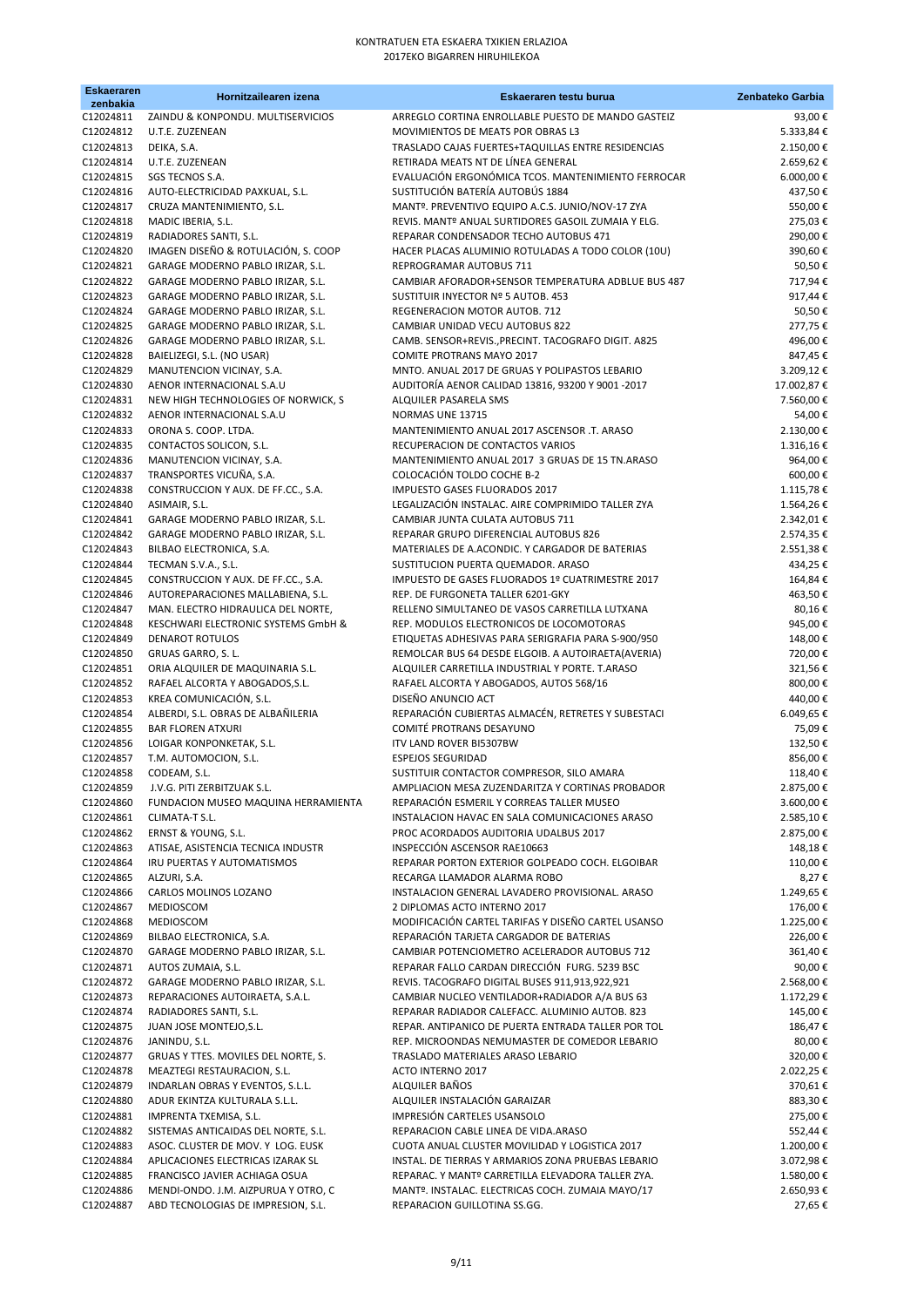| <b>Eskaeraren</b><br>zenbakia | Hornitzailearen izena                                                  | Eskaeraren testu burua                                                                                  | Zenbateko Garbia       |
|-------------------------------|------------------------------------------------------------------------|---------------------------------------------------------------------------------------------------------|------------------------|
| C12024888                     | EBI KOOP. ELK. TXIKIA                                                  | MANTENIMIENTO ELECTRICIDAD FORMACION AMARA                                                              | 75,00€                 |
| C12024889                     | EDICIONES IZORIA 2004, S.L.                                            | PAÑUELOS ALAVÉS                                                                                         | 2.000,00€              |
| C12024890                     | ALZURI, S.A.                                                           | RECARGA LLAMADOR ALARMA ROBO                                                                            | 8,27€                  |
| C12024891<br>C12024892        | KILIKOLOR, S.L.<br>COPROHI, S.L.                                       | MATERIAL DE REPROGRAFÍA (MANUALES MAQUINISTAS)<br>SUMINISTRO DE ARMARIO DESPACHO AMARA                  | 243,18€<br>365,20€     |
| C12024893                     | MADIC IBERIA, S.L.                                                     | LIMPIEZA INTERIOR DEPOSITO GASOIL LEBARIO                                                               | 1.291,55€              |
| C12024894                     | SCHUNK IBERICA, S.A.                                                   | SUMINISTRO 16 ESCOBILLAS MOTORES TRANVÍA 218                                                            | 289,60€                |
| C12024896                     | LIBRIMPORT-MAF EDITOR                                                  | COMPRA LIBROS TIENDA MUSEO                                                                              | 640,33€                |
| C12024898                     | AUTOS ZUMAIA, S.L.                                                     | REPARAR FALLO EMBRAGUE CITROEN BERLINGO 5239 BSC                                                        | 104,50€                |
| C12024899                     | FONDO FORMACION EUSKADI                                                | RIESGOS ESPECIFICOS PUESTO TRABAJO MTO. CARRETERA                                                       | 1.400,00€              |
| C12024900<br>C12024901        | REPARACIONES AUTOIRAETA, S.A.L.<br>SCHNEIDER ELECTRIC IT SPAIN S.L.    | CAMBIAR RADIADORES MOTOR Y A/A AUTOB. 66<br>MNTO.2017 ALIMENTACION ININTERRUMPIDA FUNICULAR             | 835,95€<br>1.917,19€   |
| C12024902                     | SCHNEIDER ELECTRIC ESPAÑA S.A.                                         | MATERIALES PARA LA REV. UPS TRACCION FUNICULAR                                                          | 270,03€                |
| C12024903                     | SCHNEIDER ELECTRIC IT SPAIN S.L.                                       | SUSTITUCION FUENTE ALIMENTACION CONDENSADORES                                                           | 2.490,22€              |
| C12024904                     | AGENCIA VASCA DE LA INNOVACION                                         | PUBLICIDAD GLOBAL INNOVATION DAY                                                                        | 3.000,00€              |
| C12024905                     | JUAN ALMANDOZ, S.L.                                                    | REVISIÓN OPEL 5481FJR                                                                                   | 195,71€                |
| C12024906                     | ORIA ALQUILER DE MAQUINARIA S.L.                                       | ALQUILER MANIPULADOR FRONTAL 6M .T.ARASO                                                                | 222,49€                |
| C12024907<br>C12024908        | KILIKOLOR, S,.L.<br>Abomey Maquetren, S.L.                             | MATERIAL DE ESCRITORIO MAYO 2017<br>COMPRA LIBROS CAF TIENDA MUSEO                                      | 10,74€<br>376,92€      |
| C12024909                     | ECA, ENTIDAD COLAB. DE LA ADMIN., S                                    | OCA ALMACEN DE PRODUCTOS QUIMICOS GASTEIZ                                                               | 315,00€                |
| C12024911                     | WOLTERS KLUWER ESPAÑA S.A.                                             | BITOPUS WEB BIZKAIA 2017-2018                                                                           | 409,00€                |
| C12024914                     | J.V.G. PITI ZERBITZUAK S.L.                                            | ADECUACION DESPACHO JUNTO SALA BEGOÑA                                                                   | 3.900,00€              |
| C12024915                     | WOLTERS KLUWER ESPAÑA S.A.                                             | RENOVACION TODO SOCIAL                                                                                  | 174,00€                |
| C12024916<br>C12024917        | CHRIST EQUIPAMIENTO DE LAVADO, S.L.                                    | MNTO.ANUAL LAVADERO 2017.ARASO<br>REALIZAR LA INSPECCION TECNICA DE ESTANTERIAS 2017                    | 1.920,00€<br>7.633,00€ |
| C12024918                     | S.GALLARDO S.L.U.-MECALUX<br>MADIC IBERIA, S.L.                        | REPARAR EQUIPO BOMBA DEPOSITO GASOIL LEBARIO                                                            | 180,11€                |
| C12024919                     | MODESTO GARCIA E HIJOS, S.L.                                           | MANTENIMIENTO BOTELLAS OXIGENO Y ACETILENO                                                              | 1.476,00€              |
| C12024924                     | GABRIEL ARESTI EUSKALTEGIA                                             | PROMOCIÓN DE EUSKERA AUR                                                                                | 125,00€                |
| C12024930                     | EGUIBER SUMINISTROS INDUSTRIALES, S                                    | REPARACION PISTOLA DE ENGRASE                                                                           | 223,89€                |
| C12024931                     | S.E. DE CARBUROS METALICOS, S.A.                                       | MNTO. ANUAL 2017 BOTELLA REFRIGERANTE H134AX60S                                                         | 52,32€                 |
| C12024932<br>C12024933        | MECALUX, S.A. (BARCELONA)<br>DELTAVI, S.A.                             | REPARACION ALMACEN AUTOMATICO CLASIMAT-3 LEBARIO<br>REVISIÓN ANAUAL E ITV FURGONETA 6180 GKY            | 517,40€<br>1.948,72€   |
| C12024934                     | CODEAM, S.L.                                                           | CAMBIO FILTRO, ANTIRRETORNO Y PURGADOR. SILO AMARA                                                      | 272,00€                |
| C12024935                     | MATXALEN URKIOLA, S.L.                                                 | SERIGRAFIA BOXES DE PRUEBAS Y COFFEE ROOM LEBARIO                                                       | 2.134,00€              |
| C12024936                     | FCO. JAVIER MALO AGUIANO                                               | ADECUACION DESPACHO JUNTO SALA BEGOÑA ELECTRICIDAD                                                      | 2.958,95€              |
| C12024937                     | RADIADORES SANTI, S.L.                                                 | REPARAR CONDENSADOR TECHO A/A AUTOB. 463                                                                | 290,00€                |
| C12024938                     | PUBLIPYME, S.A.                                                        | ANUNCIOS PRENSA-PUESTO CONTROLLER                                                                       | 7.740,00€              |
| C12024939<br>C12024940        | CAMPO Y OCHANDIANO, S.L.<br>PKF ATTEST ITC, S.L.                       | CONV EXTERNA ATS-DUE EMPRESA<br>RENOVACIÓN LICENCIAS NINTEX                                             | 9.775,00€<br>2.200,00€ |
| C12024941                     | ORIA ALQUILER DE MAQUINARIA S.L.                                       | ALQUILER PLATAFORMA 12M Y PORTE. T.ARASO                                                                | 210,50€                |
| C12024943                     | MENDI-ONDO. J.M. AIZPURUA Y OTRO, C                                    | SUST LUMINARIAS EXTER. ESTROPEADAS POR LEDS EN ZYA                                                      | 2.193,39€              |
| C12024944                     | ARCAS GRUBER, S.A.                                                     | REPARAR CERRADURAS CAJAS CONDUCTORES DE LEIOA                                                           | 1.298,00€              |
| C12024945                     | GARAGE MODERNO PABLO IRIZAR, S.L.                                      | SUSTITUIR SENSORES NOX INSTALAC. ADBLUE AUTOB.                                                          | 1.267,30€              |
| C12024946<br>C12024947        | COMPRESSOR PRODUCTS INT. LTD.LTD<br>DEIKA, S.A.                        | REP. DE VALVULAS DE ASPIRACION Y DE IMPULSION<br><b>CHAPAS SOLAPA REDONDAS</b>                          | 4.233,60€<br>220,00€   |
| C12024948                     | BIKENDI ITURGINTZA, S.L.                                               | REPARACIÓN LAVABOS SEÑORAS MUSEO                                                                        | 94,33€                 |
| C12024949                     | CONTACTOS SOLICON, S.L.                                                | RECUPERACION ELEMENTOS DE ALTA TENSION PARA UT-200                                                      | 1.530,00€              |
| C12024950                     | JUAN JOSE MONTEJO, S.L.                                                | LLAVES MUL-T-LOCK IX-BOLA                                                                               | 237,50€                |
| C12024951                     | AURTENETXEA, S.A.                                                      | REP. TRACTEL T-7 N-612381                                                                               | 142,60€                |
| C12024952<br>C12024953        | AUTOREPARACIONES MALLABIENA, S.L.<br>MIGUEL ANGEL SOBRON EXPRESS, S.L. | REP. FRUGONETA CITROEN 5246-BSC<br>TRANSPORTES VARIOS REALIZADOS EN MES DE MAYO                         | 530,16€<br>1.625,56€   |
| C12024954                     | PROFI, S.L. CREACIONES DEPORTIVAS                                      | CAMISETAS BELTZAGORRI                                                                                   | 500,00€                |
| C12024955                     | MAN. ELECTRO HIDRAULICA DEL NORTE,                                     | REP. MOTOR DE DIRECCION Y PROBAR CARRETILLA 2203                                                        | 685,58€                |
| C12024956                     | MAN. ELECTRO HIDRAULICA DEL NORTE,                                     | RELLENO DE VASOS Y REP. BOCINA CARRETILLA 2204                                                          | 92,89€                 |
| C12024957                     | MAN. ELECTRO HIDRAULICA DEL NORTE,                                     | RELLENO SIMULTANEO DE VASOS CARRETILLA 2203                                                             | 80,16€                 |
| C12024958                     | BARCELONA RECERCA I TECNOLOGIA                                         | REP. FUENTE MEGAFONIA UT-200                                                                            | 1.095,00€              |
| C12024959<br>C12024960        | BARCELONA RECERCA I TECNOLOGIA<br>TALLERES ARCOGAS, S. A.              | REP. NODOS A/A PARA BANCO PRUEBAS EQUIPOS TRANVIA<br>MNTO. ANUAL 2017 EQUIPOS CORTE OXIGENO Y ACETILENO | 530,00€<br>861,50€     |
| C12024961                     | MAN. ELECTRO HIDRAULICA DEL NORTE,                                     | REP. LLAVIN DE CONTACTO CARRETILLA 535 LUTXANA                                                          | 183,19€                |
| C12024962                     | BAIMEN S.A.                                                            | MATERIALES PARA REPARACION WRD ARIZ                                                                     | 240,69€                |
| C12024964                     | IZENPE, S.A.                                                           | RENOVACION CERTIFICADOS IZENPE                                                                          | 187,64 €               |
| C12024965                     | CLIMATA-T S.L.                                                         | ALIMENTACION CUADRO CLIMATIZACION. ARASO                                                                | 226,00€                |
| C12024966<br>C12024967        | ZORNOTZAKO BARNETEGIA<br>RADIO POPULAR DE BILBAO - HERRI IRR           | PROMOCIÓN DE EUSKERA IRA (2017/05/15 - 2017/06/02)<br>PUBLICIDAD RADIO POPULAR                          | 429,00€<br>1.100,00€   |
| C12024968                     | <b>GONZALEZ FERNANDEZ-CORUGEDO Mª LUIS</b>                             | LIBROS BIBLIOTECA MUSEO                                                                                 | 100,87€                |
| C12024969                     | RADIADORES SANTI, S.L.                                                 | REPARAR CONDENSADORES TECHO AUTOBUS 471                                                                 | 798,00€                |
| C12024970                     | GARAGE MODERNO PABLO IRIZAR, S.L.                                      | REPARAR 2 CUADROS INSTRUMENTOS AUTOB. 825 Y 827                                                         | 1.400,00€              |
| C12024971                     | CHRIST EQUIPAMIENTO DE LAVADO, S.L.                                    | MANTº. PUENTE LAVADO AUTOB. ZUMAIA JUNIO/DICBRE-17                                                      | 310,00€                |
| C12024973<br>C12024974        | AUTOMOVILES EUSKALDUNA, S.L.<br>CRISTALERIA EPI, S. L.                 | PASTILLAS DE FRENO FURGONETA 6163GKY<br>REPUESTO TUBOS DE NIVEL LOCOMOTORA AURRERA                      | 124,86€                |
| C12024975                     | SPECIALIST COMPUTER CENTRES, SL                                        | ADQUISICION DE PENDRIVES Y MINISWITCHES                                                                 | 52,14€<br>2.525,60€    |
| C12024976                     | CALDERERIA ANBOTO, S.L.                                                | REP. SUELO DE UT-210                                                                                    | 1.786,12€              |
| C12024977                     | CRUZA MANTENIMIENTO, S.L.                                              | MNTO. ANUAL 2017 CALEFACCION TALLER LUTXANA                                                             | 1.113,79€              |
| C12024978                     | <b>ISPRING SOLUTIONS, INC</b>                                          | ACTUALIZACION DE LICENCIA ISPRING 7.0 A 8.7                                                             | 537,82€                |